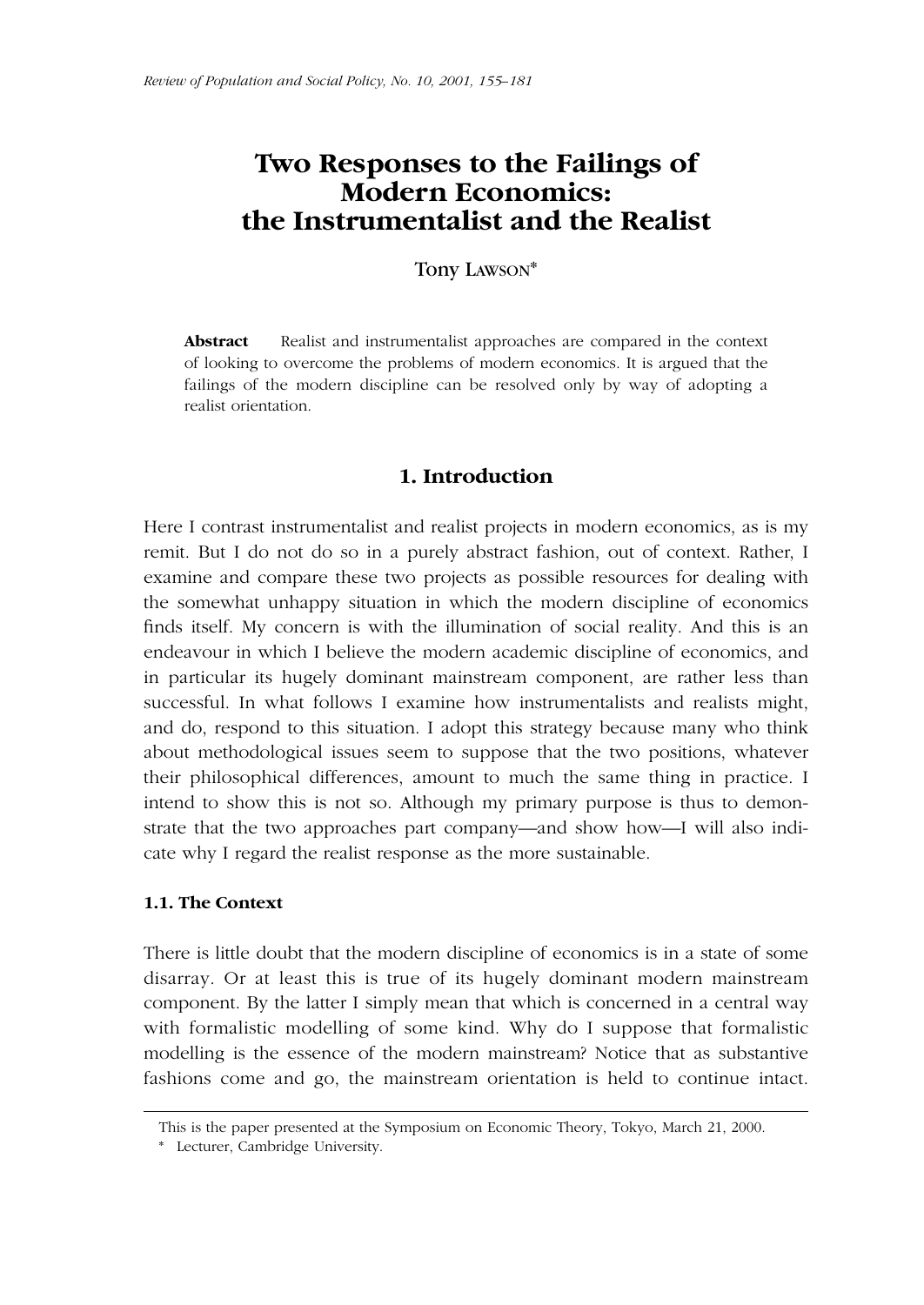There is no basic shift in its membership, or in the selection of journals or lecture courses regarded as core. And the one feature that endures, and is continually recommended (see Kirman 1989) throughout the project's various, clearly nominal, transformations, is an adherence to formalistic modelling. Indeed, for many modern economists, economics is the formalistic modelling of social phenomena—there are no alternative (non-modelling oriented) traditions (see e.g., Gee 1991; Strassmann 1994<sup>1</sup>).

As I said, if the formalistic modelling project, or the deductivist enterprise it sustains (see below), is constitutive of the modern mainstream position, it is also a project that is not in a particularly healthy state. Although rarely revealed in opening chapters of introductory text-books and the like, the problematic nature of modern mainstream economics, continually emphasised by opponents of that project of course, is often acknowledged even within the mainstream tradition itself, especially, but not only, when its leading proponents provide reflective overviews of the discipline in presentations prepared for special occasions. On such occasions, it is seemingly readily admitted that the mainstream project is, for example, poor at forecasting (e.g. Kay 1995); unrealistic (Hahn 1994); arbitrary (Leontief 1982), without clear direction (Rubinstein 1995; Kirman 1989); riddled with inconsistencies (Blaug 1980; McCloskey 1986; Leamer 1978, 1983; Hendry, Leamer and Poirier, 1990); in crisis (Bell and Kristol 1981), and; basically in a state of disarray (Wiles and Routh 1984).

Because all models are incomplete, students also learn that no model is perfect. Indeed, students learn that it is bad manners to engage in excessive questioning of simplifying assumptions. Claiming that a model is deficient is a minor feat—presumably anyone can do that. What is really valued is coming up with a better model, a better theory. And so, goes the accumulated wisdom of properly taught economists, those who criticize without coming up with better models are only pedestrian snipers. Major scientific triumphs call for a better theory with a better model in recognizable form. In this way economists learn their trade; it is how I learned mine.

Therefore, imagine my reaction when I heard feminists from other disciplines apply the term *theory* to ideas presented in verbal form, ideas not containing even the remotest potential for mathematical expression. 'This is theory?' I asked. 'Where's the math?'" (1994, p. 154).

<sup>1</sup> Strassmann has captured the situation well in the course of promoting a feminist alternative approach to economics:

<sup>&</sup>quot;To a mainstream economist, theory means model, and model means ideas expressed in mathematical form. In learning how to "think like an economist," students learn certain critical concepts and models, ideas which typically are taught initially through simple mathematical analyses. These models, students learn, are theory. In more advanced courses, economic theories are presented in more mathematically elaborate models. Mainstream economists believe proper models—good models—take a recognizable form: presentation in equations, with mathematically expressed definitions, assumptions, and theoretical developments clearly laid out. Students also learn how economists argue. They learn that the legitimate way to argue is with models and econometrically constructed forms of evidence. While students are also presented with verbal and geometric masterpieces produced in bygone eras, they quickly learn that novices who want jobs should emulate their current teachers rather than deceased luminaries.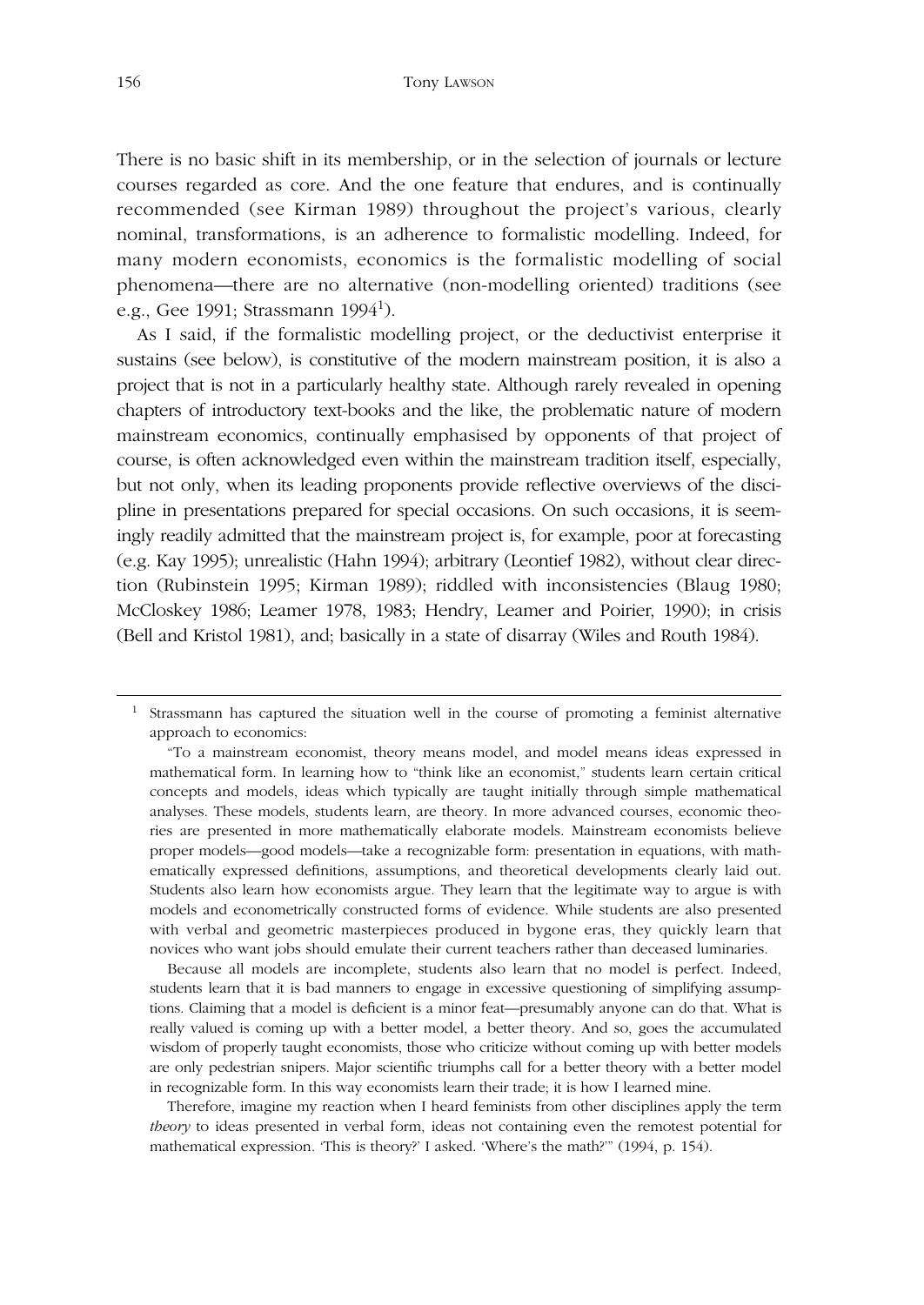Thus, for example, on examining the record of 34 forecasting groups in the United Kingdom, including the most quoted ones, Kay (1995) admits:

"Economic forecasters do not speak with discordant voices; [keeping an eye on each other] they all say more or less the same thing at the same time. And what they say is almost always wrong. The differences between forecasts are trivial relative to the differences between all forecasts and what happens" (p. 19)

Leontief puts things rather more forcefully:

"Page after page of professional economic journals are filled with mathematical formulas leading the reader from sets of more or less plausible but entirely arbitrary assumptions to precisely stated but irrelevant theoretical conclusions...Year after year economic theorists continue to produce scores of mathematical models and to explore in great detail their formal properties; and the econometricians fit algebraic functions of all possible shapes to essentially the same sets of data without being able to advance, in any perceptible way, a systematic understanding of the structure and the operations of a real economic system" (Leontief 1982, p. 104).

And Rubinstein, in a paper celebrating the award of the Nobel Memorial Prize to John Nash, worries how modern economic theory is to be interpreted, and even about its purpose and direction:

"The issue of interpreting economic theory is, in my opinion, the most serious problem now facing economic theorists. The feeling among many of us can be summarized as follows. Economic theory should deal with the real world. It is not a branch of abstract mathematics even though it utilises abstract tools. Since it is about the real world, people expect the theory to prove useful in achieving practical goals. But economic theory has not delivered the goods. Predictions from economic theory are not nearly as accurate as those by the natural sciences, and the link between economic theory and practical problems, such as how to bargain, is tenuous at best. Although I have never heard an economist seriously claim that the Nash bargaining solution is a good predictor of bargaining in real markets, this solution is a standard tool in modelling interactions among negotiators. Economic theory lacks a consensus as to its purpose and interpretation. Again and again, we find ourselves asking the question 'Where does it lead?'" (1995, p. 12).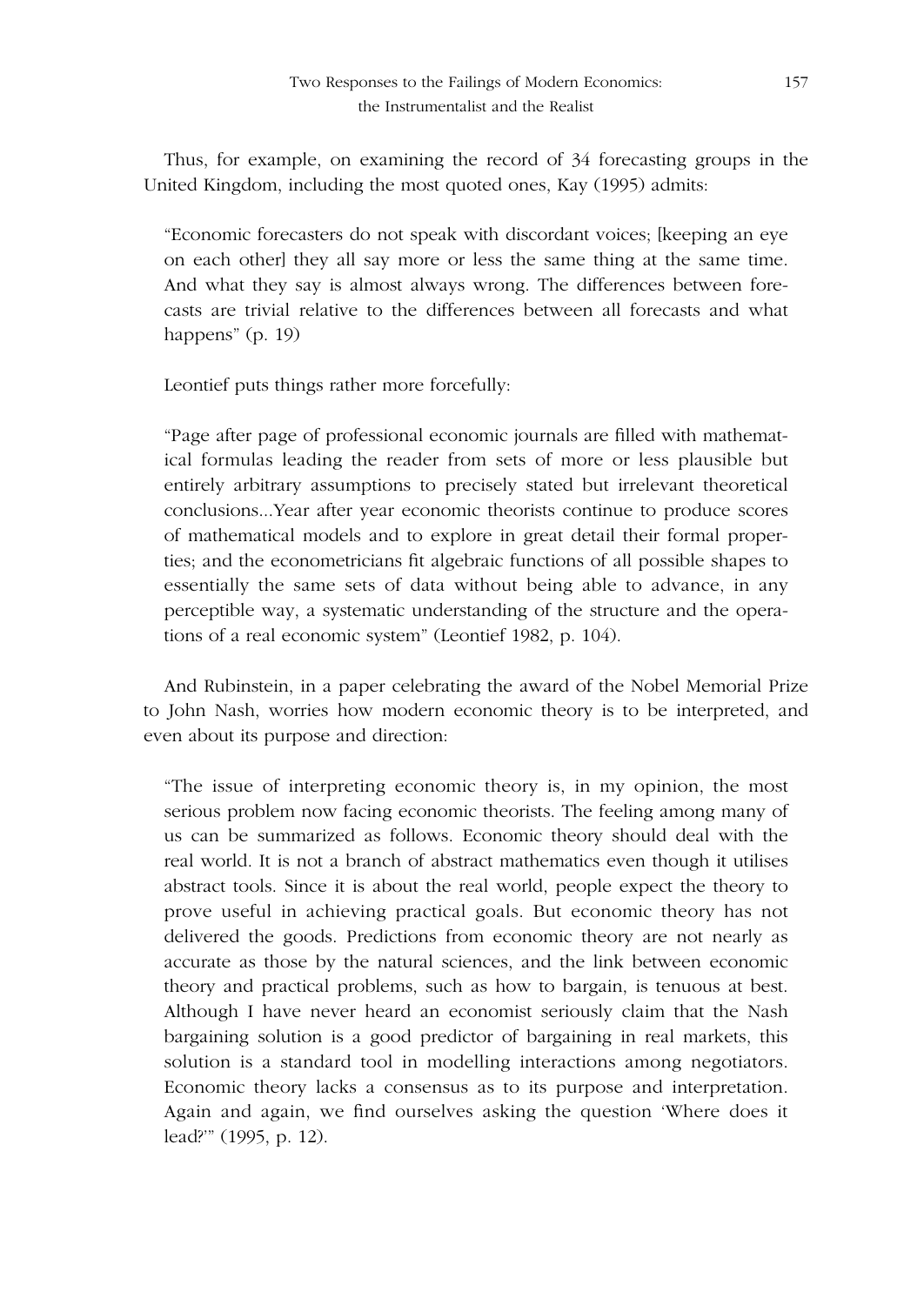In the following pages I compare different responses to this unfortunate situation. It is clear that at the heart of the noted problems lie questions about choice of method, so that serious reactions are bound to be methodological is some way. Here I want to compare two types of methodological resort: the first, which appears to carry a good deal of favour amongst modern mainstream economists, albeit often only implicitly, can be termed instrumentalist; the second, almost entirely avoided by modern mainstream economists, I designate realist. My aim is to draw out significant differences between these approaches and to indicate why I regard the latter to be the better grounded and more useful. I will define my various categories and terms in the course of considering the types of response I have in mind. It is the instrumentalist reaction that I turn to consider first.

## **2. Instrumentalism in Modern Economics**

I understand by instrumentalism the thesis that theories are to be interpreted merely as practical tools or instruments for some purpose other than causal explanation. That is, although the construction of theories, or hypotheses or models, etc., serves some practical purpose or aim, this does not include or necessitate giving true accounts of the structure of the world. The qualification is essential. We all use theories as instruments of some kind, even if we wish to give a causal explanation of observed events. In this sense we are all instrumentalists. Instrumentalism is used as a label when the role of the theory as an instrument is limited in some way, to some practical activity other than describing the structure of reality.

It is the case that not everyone who adopts an instrumentalist orientation admits explicitly to it, of course. Here I must do some reconstructing. And given that most economists appear not to be especially reflexive about their positions—indeed many seem to oppose methodological reflection on principle—it is obvious that, in imputing to them a philosophy-of-science orientation, I must operate a principle of charity. I must consider their seemingly strongest position(s). Of course, it is always essential to treat one's opponent charitably anyway.

Several variations on the instrumentalist theme are conceivable, and indeed in evidence. The most common statement of purpose found in modern economics is that economic (formalistic) theories are instruments for generating (presumably successful) predictions of actualities, the actual course of events or states of affairs. I include under this head the goal of accommodating such actualities after, as well as before, they have occurred.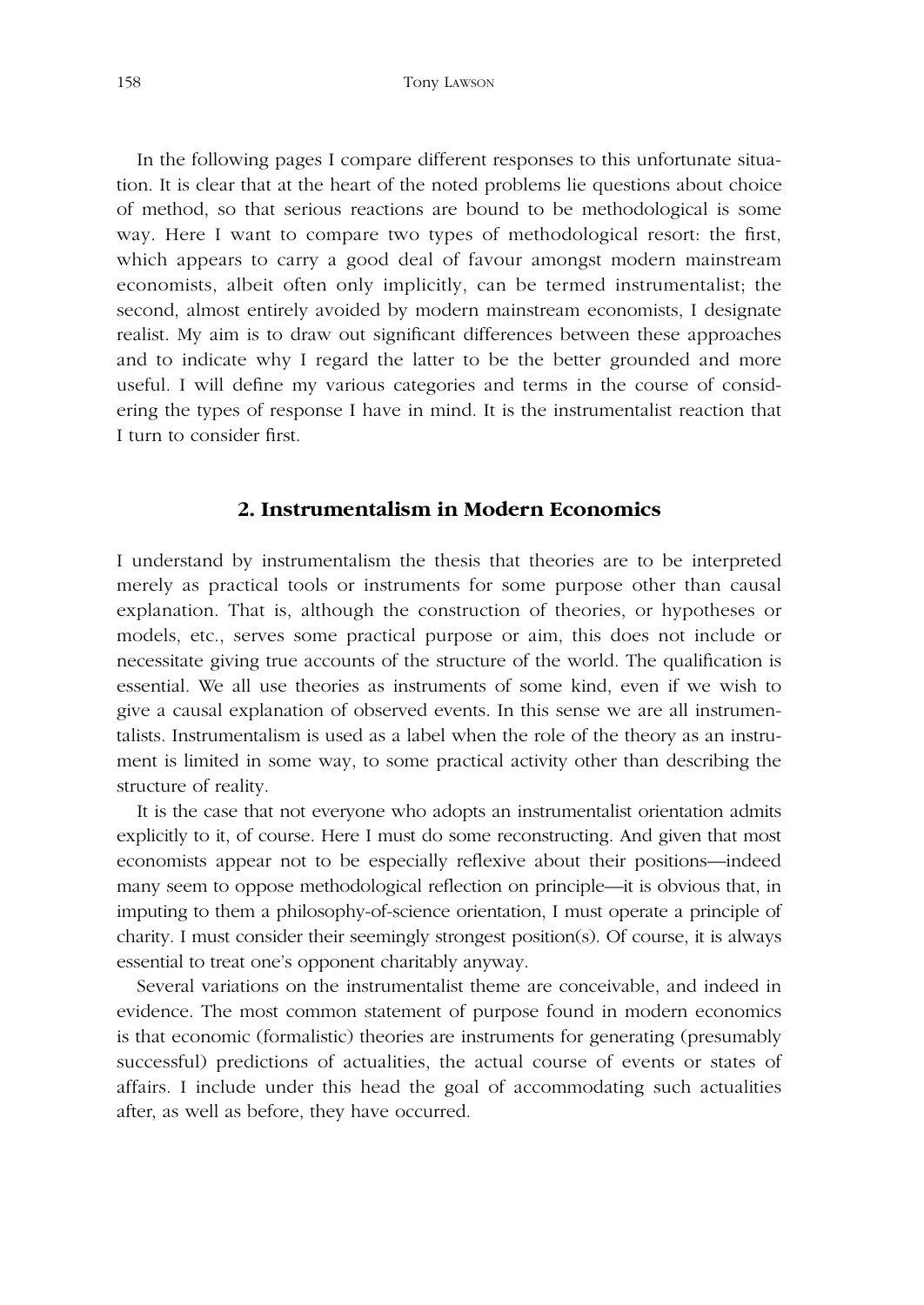## **2.1. Instruments That Are Neither True Nor False**

Within this form of predictive instrumentalism two sub-groupings are to be found. The first, and more traditional version, at least within philosophy, but the less common of the two in modern economics, has it that theories, in serving as instruments, are neither true nor false. This conception is discussed, for example, by Popper and Shionoya and, according to the latter, acted upon by Schumpeter in his interpreting of economic theory. Thus, Popper writes:

"By instrumentalism I mean the doctrine that a scientific theory...should be interpreted as an instrument, and nothing but an instrument, for the deduction of predictions of future events (especially measurements) and for other practical applications; and more specifically, that a scientific theory should not be interpreted as a genuine conjecture about the structure of the world, or as a genuine attempt to describe certain aspects of the world. The instrumentalist doctrine implies that scientific theories can be more or less useful, and more or less efficient; but it denies that they can, like descriptive statements, be true or false" (1983, p. 111–112)

And Shionoya concurs:

"...we should understand the central claims of instrumentalism broadly as the view that, first, with regard to the role of theories they are merely tools, and second, with regard to the cognitive status of theories they are regarded as neither true nor false" (1990, p. 194)

On one occasion Schumpeter explicitly refers to hypotheses as instruments:

"Economic theory...takes [certain hypotheses, etc.] for granted...Now hypotheses of this kind are also suggested by facts—they are framed with an eye to observations made—but in strict logic they are arbitrary creations of the analyst. They differ from [explanatory hypotheses]...in that they do not embody final results of research that are supposed to be interesting for their own sake, but are mere instruments or tools framed for the purposes of establishing interesting results [apparently meaning known empirical facts]" (1994 [1954], p. 15).

Shionoya himself notes the following two passages, amongst others by Schumpeter: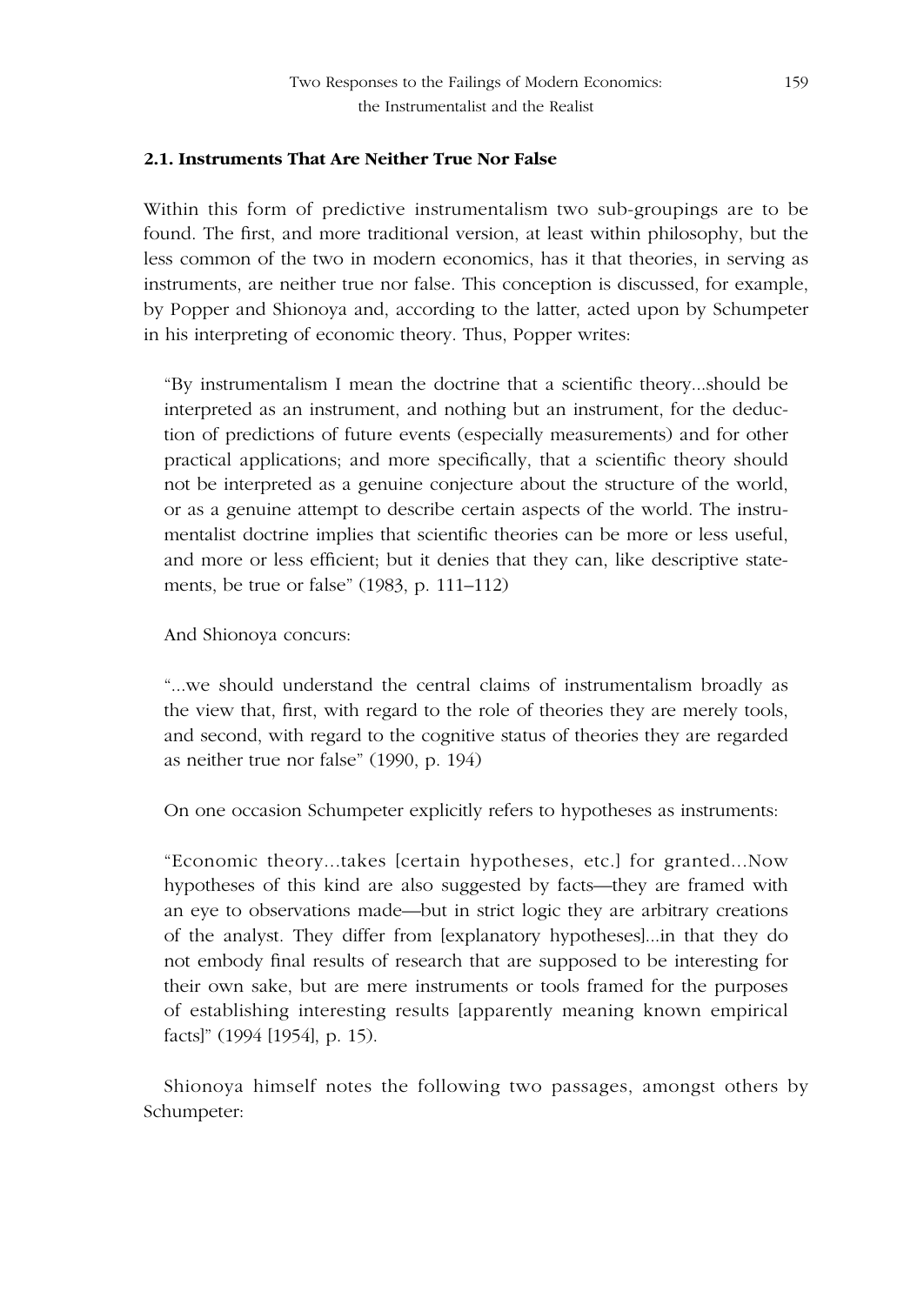"The absolute truth of our hypotheses does not matter. Hypotheses do not belong to a part of results we have to defend, but are simply methodological auxiliary means whose value can only be judged from their fruitfulness. The role of hypotheses is merely formal; even if it were proved that they are themselves true, nothing would be gained from it for our laws" (Schumpeter, quoted in Shionoya, 1990, p. 206).

"It is extremely important for a proper understanding of our theory and, eventually, every theory to be aware of this arbitrary character of a theory and not to seek in it an expression of some 'absolute' truth...It is a method for description and nothing else; and as such it must be judged and organised for good or evil...A theory consists only of a measure which simplifies description and prevents it from becoming hopelessly complicated...If one realizes that only the goal justifies a theory, namely that only the result warrants it, then many objections and claims blocking our path will be removed" (Schumpeter, quoted in Shionoya, 1990, p. 206).

#### **2.2. Instruments as Not (Necessarily) True**

In truth, it is not obvious to me that these quotes by Schumpeter are entirely consistent with the idea that theories cannot be regarded as true or false, as opposed merely to allowing that falsity does not matter. In any case this brings me to the second, and by far the most common, version of instrumentalism in modern economics. This is the idea that theories can be considered to be either true or false, but that their being true is not essential to the enterprise; typically their simplicity or economy or efficiency as instruments for generating predictions is considered of primary importance.

Philosophical traditionalists may not wish to consider this a form of instrumentalism. But in that theories so interpreted are accepted merely because they serve as limited-task (non-explanatory) instruments, and the truth status of such theories is considered to be irrelevant to achieving the adopted task in question, I think this perspective can be accepted as instrumentalist, given our not unusual understanding of this position. In any case, in order to strengthen my opponents hand as much as possible, to give it greater flexibility in its response to failure, I shall here include such responses under the instrumentalist head.

Certainly, the interpreting of such a position as instrumentalist is a common enough practice amongst economic methodologists. Thus, for example, the entry on instrumentalism in the recent *Handbook of Economic Methodology* contains the following statement: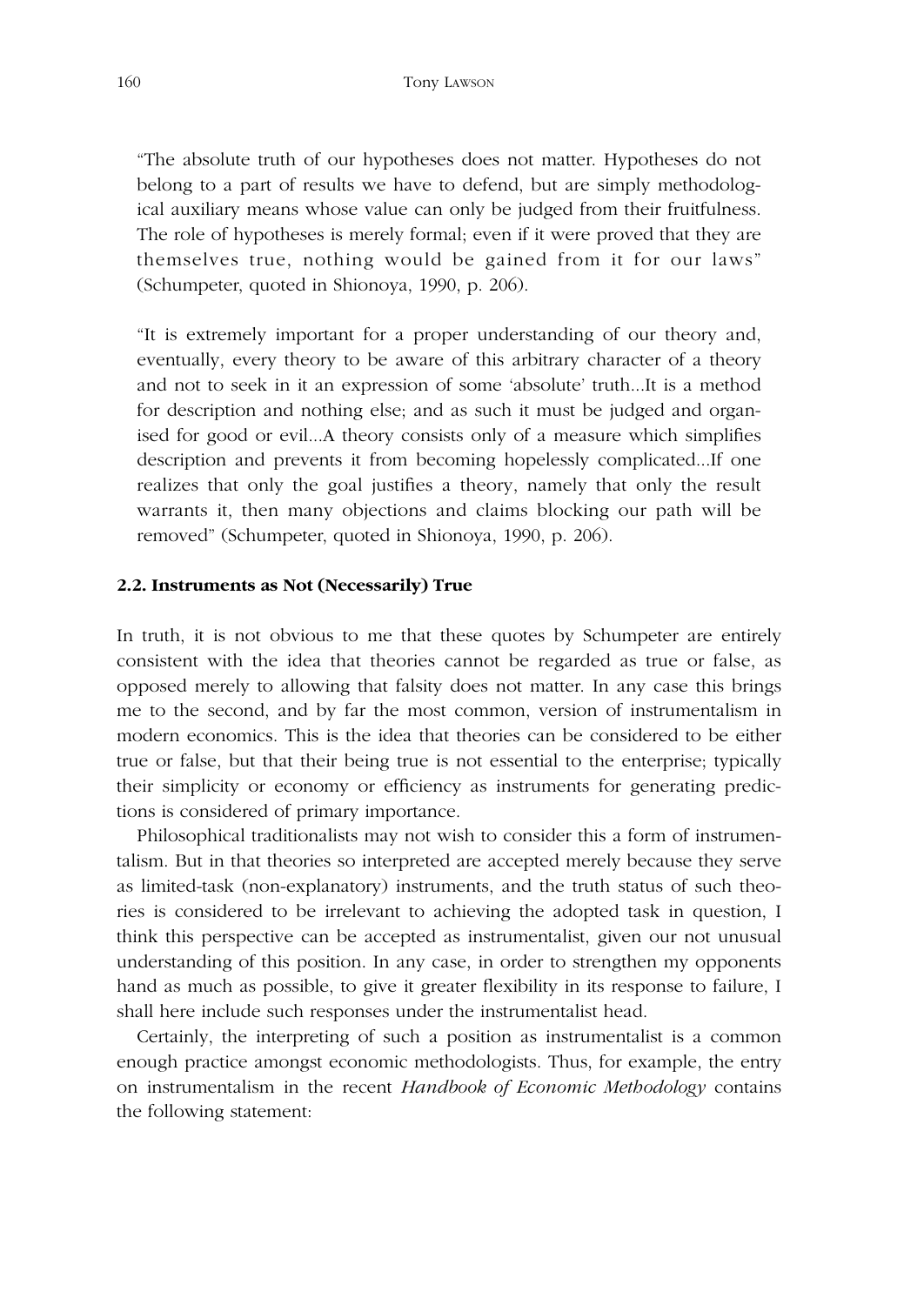"A moderate version of instrumentalism says that theories do possess such semantic properties [as referring or being true or false], but that these properties are irrelevant, the relevant being pragmatic. According to this version, it does not matter even if the terms of a theory fail to refer to anything real (even though they might so refer) or if the claims of a theory are false (even though they might be true). Reverential and veristic success—even if possible—does not add to the value of a theory. Only the pragmatic virtues of theories matter. Methodological instrumentalism of this sort incorporates semantic realism about reference and truth" (Mäki 1998, p. 254).

The best known example of an economist who makes explicit statements in support of such a position is Friedman (1953), of course. Although Friedman's methodological essay is sufficiently inconsistent to sustain a number of competing interpretations (see for example, Hausman 1998, p. 192; Shionoya 1990, p. 208), some of its better known features do lend themselves to an instrumentalist reading. For example, Friedman suggests that a false theory can be more useful than, and is to be preferred to, a true one; and states the purpose he attributes to a theory as follows:

"the ultimate goal of a positive science is the development of a 'theory' or 'hypothesis' that yields valid and meaningful (i.e., not truistic) predictions about phenomena not yet observed" (1953, p. 6).

Moreover, whether or not Friedman is consistent in this, numerous economists appear to suppose that he has sufficiently justified their own acknowledged-tobe-fictitious or superficial theoretical claims. In any case, the prominence of theories not held as realistic, and indeed admitted as at best superficial, is evident. Lucas provides another example:

"To observe that economics is based on a superficial view of individual and social behaviour does not seem to me to be much of an insight. I think it is exactly this superficiality that gives economics much of the power that it has: its ability to predict human behaviour without knowing very much about the make up and lives of the people whose behaviour we are trying to understand" (Lucas 1986, p. 425).

Quite often, especially amongst econometricians, the acknowledgment that theories and/or models are false, yet possibly good instruments, is coupled with the assessment that the derivation of true theories or models is, in any case, impossible. Behind such a stance appears to be an acceptance of something like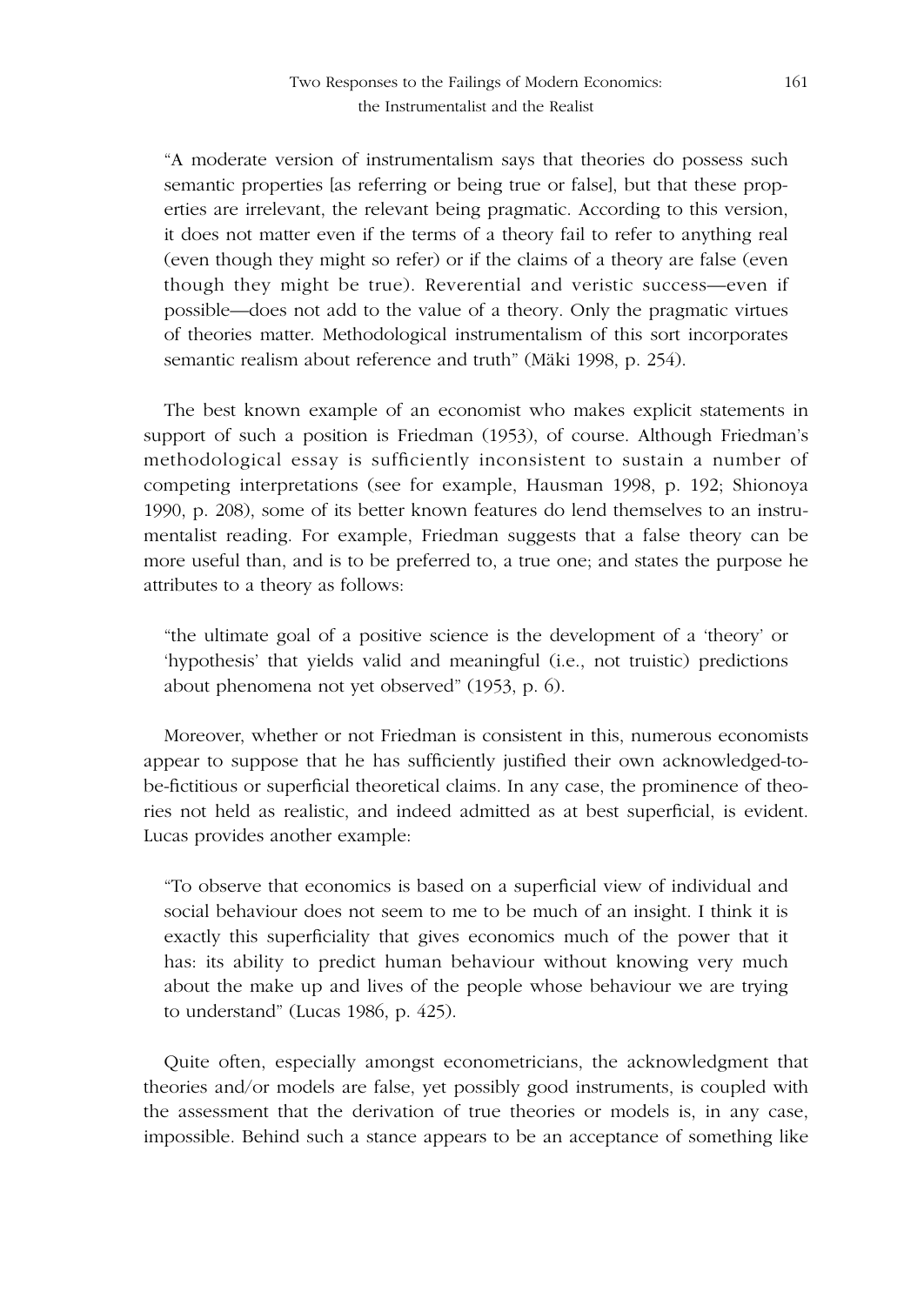a correspondence theory of truth. Econometricians seem especially fond of repeating the quip that a true model would be as useless as a map drawn to the scale of 1 to 1. This is a misconception of the nature of truth, of course, as I have argued at length elsewhere (see especially, Lawson 1997, chapter 17). Here, though, the point remains that, however good or bad the reason, numerous (perhaps almost all) econometricians appear to conclude that models can be empirically adequate and useful, yet inevitably false.

Thus, for example, Hendry (1983, p. 70), suggests that "A 'true' model is virtually a self-contradiction as it would have to be as complicated as whatever it is supposed to represent." Elsewhere he elaborates:

"I take it as self-evident that economic behaviour is sufficiently complex and evolutionary that it is not helpful to talk about economic theories being 'true' or of inferences yielding correct results...By their very nature, models are inherently simplifications and inevitably false" (Hendry 1986, 30–1).

And more recently McAleer (1994) repeats this view whilst illegitimately tying the term "abstraction" to falsity: "Models are abstractions from reality and, as such, there are no true models" (p. 324). Further on he adds: "Econometric modelling is not intended to arrive at the truth, but an adequate representation of the data" (p. 328). And so on.

## **2.3. Changing the Goal Posts Entirely**

A further distinction that can be drawn within the instrumentalist camp is between those who interpret theories as instruments for (if not necessarily exclusively) predicting, including accommodating, actual phenomena or the 'facts', and those who assign an altogether quite different purpose to them. Some modern 'theorists', for example, view economic modelling merely as a form of logic, accepting only the aim of examining the deductions which admitted-to-be absurd assumptions condition.

Hahn's understanding of modern economic theory, for example, can sometimes be interpreted as falling into the latter category. Certainly, Hahn sees his project as different to that of the predictive instrumentalist. Referring explicitly to Friedman and his followers, Hahn writes:

"The economists I have been discussing might be taken to be engaged in the following programme: to enquire how far observed events are consistent with an economy which is in continuous Walrasian equilibrium...[Even if this programme was successful]...it would not be true that we understood the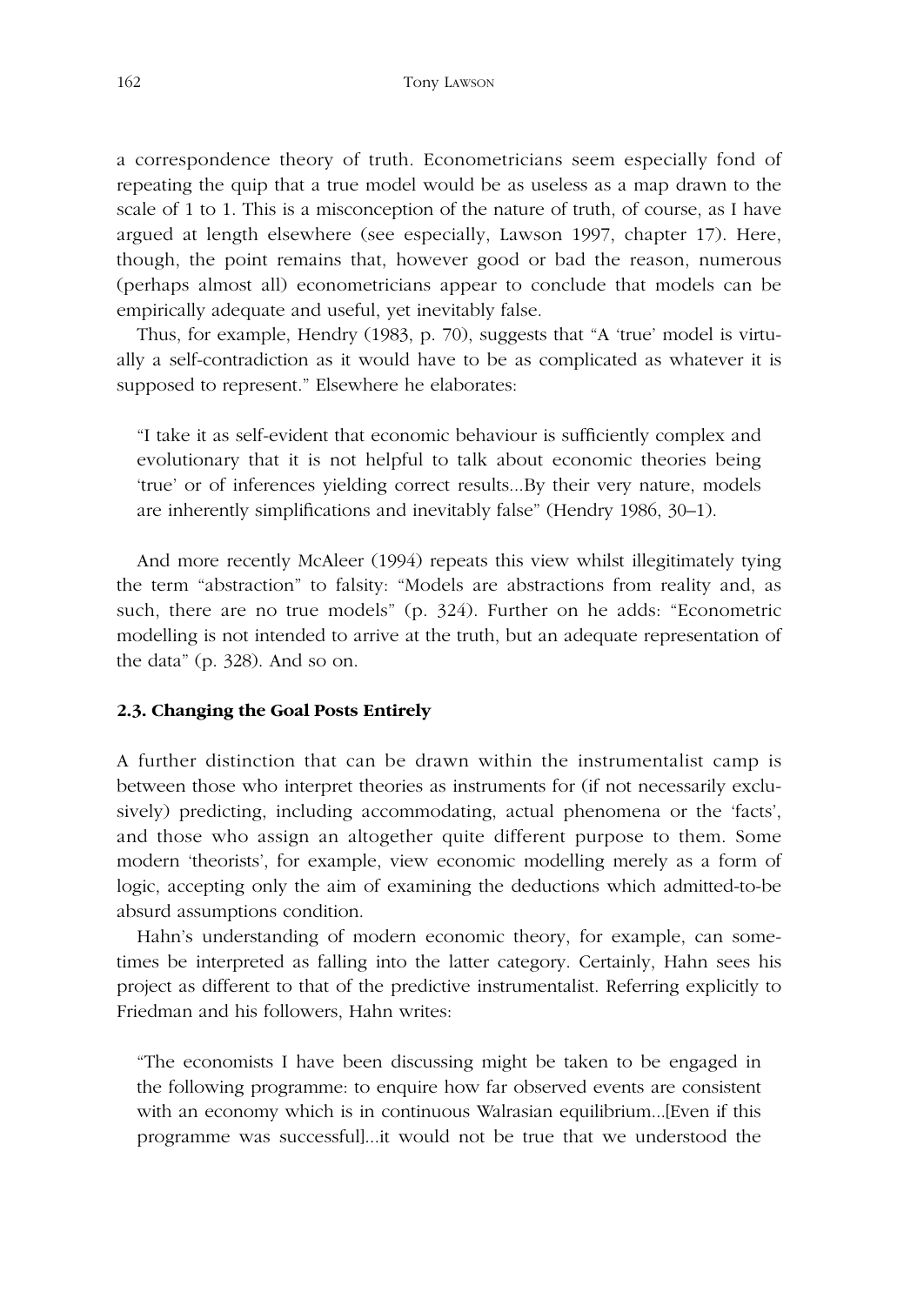events. For we would not understand how continuous equilibrium is possible in a decentralised economy and we do not understand why a world with Trade Unions and monopolies behaves like a perfectly competitive one. Theorising in economics I have argued is an attempt at understanding and I now add that bad theorising is a premature claim to understand.

What has happened in this instance is that 'as if' prediction methodology has taken over. Recall Friedman's example..." (1985, p. 15)

Elsewhere Hahn elaborates:

"When a mathematical economist assumes that there is a three good economy lasting two periods, or that agents are infinitely lived (perhaps because they value the utility of their descendants which they know!), everyone can see that we are not dealing with any actual economy. The assumptions are there to enable certain results to emerge and not because they are to be taken descriptively" (1994, p. 246).

"What a rational expectations theory provides is an understanding of an imagined economy which satisfies the assumption. As such it may be of great use. For instance, it allows us to study pathologies which cannot be traced to expectational mistakes. Or again it leads to an understanding of how market variables by revealing information to the uninformed reduce (or negate) the benefits of special information. Or yet again it allows us to grasp the informational disturbances introduced by an unknown monetary policy. It is a vulgar misunderstanding of theory and its aims to dismiss Rational Expectation theorising because of its assumptions" (1985, p. 11–12)

However, with neither the assumptions nor the derivations considered to have empirical relevance, it is difficult to interpret such projects as being concerned with social illumination at all<sup>2</sup>. The goal posts have been changed so much that we appear to be involved in a different activity entirely. In particular, if it is shown that X implies Y, and if X is regarded not as a real possibility, it is difficult to understand the point of the exercise interpreted as one of (causal) logic, especially as Hahn

<sup>&</sup>lt;sup>2</sup> There are some that claim that although theory and derivations are not empirically grounded; nevertheless, the results do somehow provide insight into reality. Perhaps the best known, and most developed example of this is formulated by Menger, with his notion of exact laws. This is a theme I consider in Lawson, 1997 (chapter 9) and one that cannot really be examined here. Suffice it to say, however, that Menger does not succeed in making a case that illumination can in this way be achieved. Rather his argument amounts to little more than a matter of hope and faith conditioned only by a misunderstanding of certain aspects of natural science.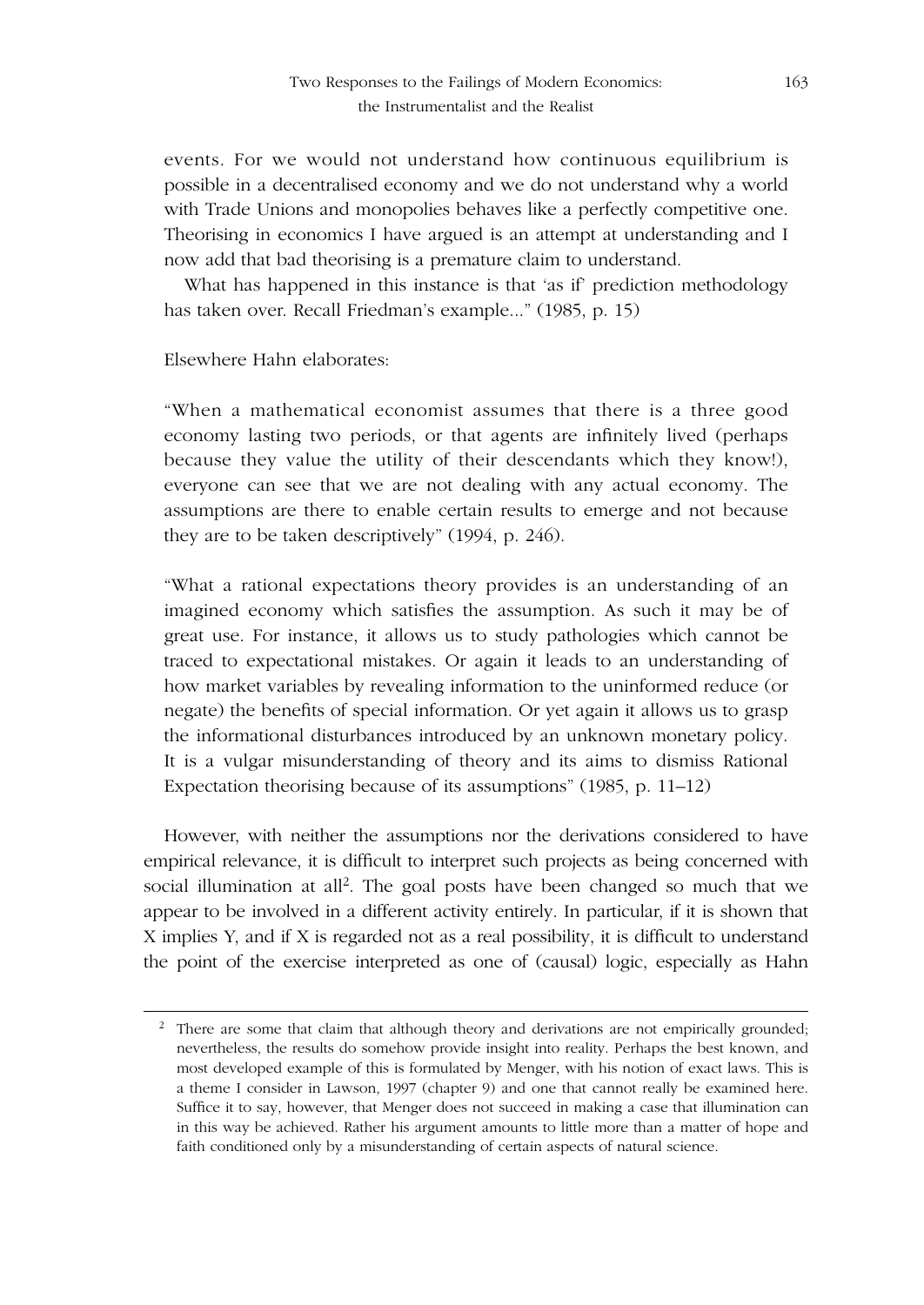explicitly denies that Y occurs, or that the realisticness of Y is even relevant. In any case, I have considered the relevance of this approach elsewhere (Lawson 1997, chapter 9). Because it is not obvious that the concern is with illuminating a world such as that in which we live, I do not further consider this particular project here.

#### **2.4. Instrumentalism to the Rescue?**

So how does, or how might, the adopting of an instrumentalist stance provide a way of dealing with the problems of the modern discipline noted earlier? As I have already said, if we adopt the sort of interpretation described by Hahn we change the nature of the project entirely. The goal is no longer social illumination of any kind. Thus, I do not consider this project further here<sup>3</sup>.

What about the range of stances I have collected under the head of predictive instrumentalism? How is, or how might, a turn to instrumentalism, interpreted as a concern with providing an instrument for accommodating data on observables, be seen as a response to the widely recognised disarray of the modern discipline? For current purposes, I think we can treat together those who view theories as neither true or false and those who believe that the falsity or unrealisticness of theories is not of primary, if any, significance. Both are concerned with theories to the extent that they cover the 'facts about observables of interest' irrespective of the nature of any claims, whether or not about unobservables, that figure as parts of the assumptions, axioms, hypotheses, etc.

Now the basic point is that, by adopting such an instrumentalist stance, the tensions within modern economics, and worries about lack of realisticness or arbitrariness of theories, etc., are not so much resolved as dissolved. The puzzles and tensions and so on, are simply accommodated. Instead of overcoming the problems, the decision is made to live with them in a relaxed way.

Most obviously, worries about the realisticness of the claims expressed within theories are rendered unproblematic more or less by assumption or definition. How about the worry that econometric theory and practice are mutually inconsistent? This mostly turns on the fact that empirical models are generated in ways at

<sup>&</sup>lt;sup>3</sup> Instead of attempting to consider the world in which we live the theory project in question basically examine the logical possibilities of "worlds" we have no reason to suppose could ever come about. In other words, the problems of the discipline are solved by changing the goal of the project entirely. It does not matter if our theories are known to be false in this world, the aim is merely to see what would follow in worlds where they did hold. On this conception, the disarray of the discipline might be said to be in the eye only of the beholder concerned with accommodating the facts as recorded, with covering actual observations. However, as I have already said, because such approaches are not concerned with illuminating our social reality, because they change the goal of the enterprise entirely, and because I am here concerned only with projects oriented to being useful in our world, I shall not concern myself further with these purely logical exercises here.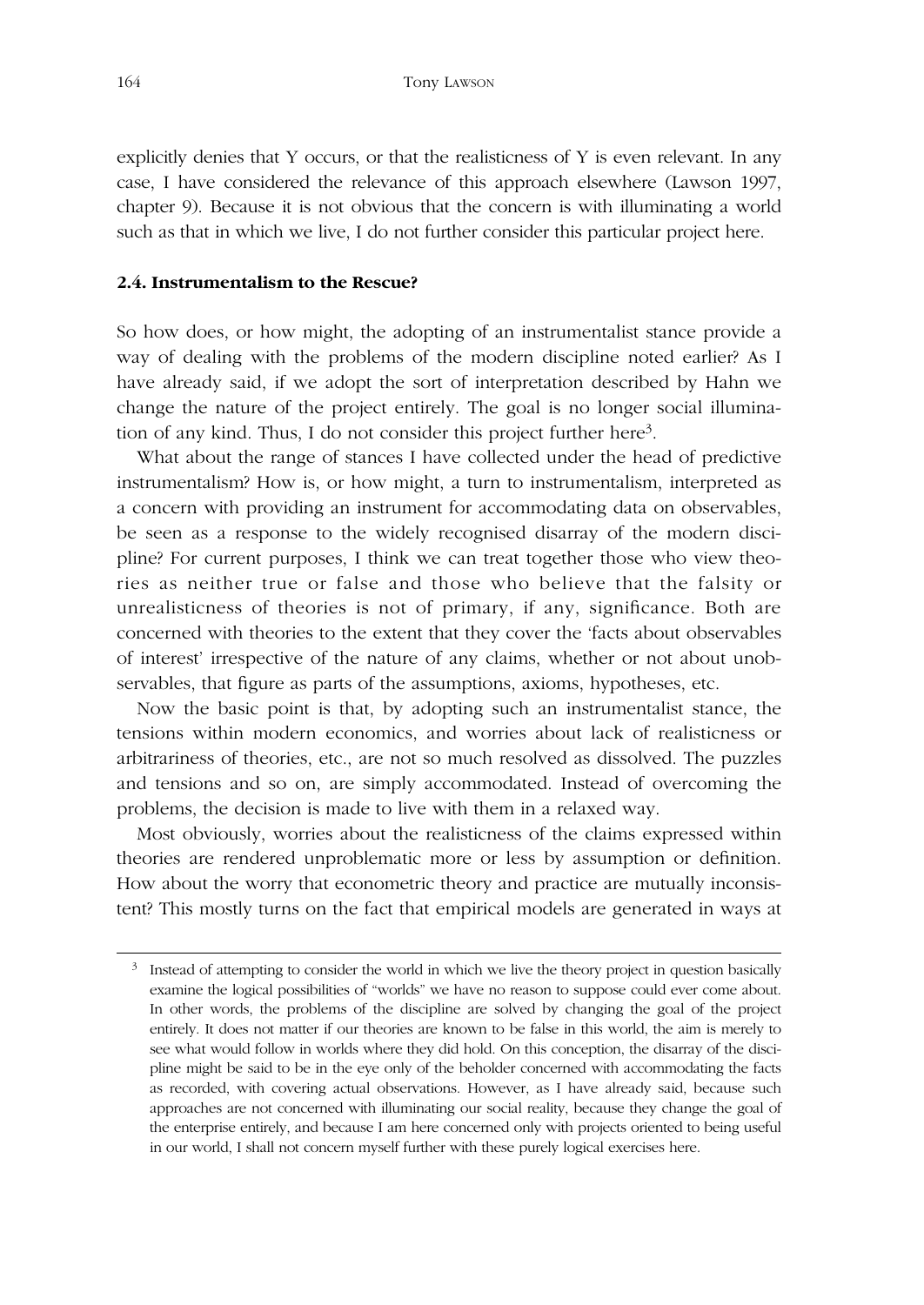odds with the methodological theory. But, as such methodological theory is typically premised on the idea that the aim is to assess any theory or hypothesis to see if it is false, and as the truth status of any theory is now interpreted as, at best, irrelevant, it does not really matter that the methodological injunctions are bypassed. All that is required is a model that accommodates the data.

Furthermore, if theories are merely instruments, it does not matter either that they appear from some perspective as arbitrary, or that in their construction there is no obvious direction to the scientific enterprise, at least concerning the nature of the theoretical assumptions elaborated. Indeed, most of the apparent problems identified at the outset are seen to be rendered ultimately non-perturbing. In the end, a predictive instrumentalist might claim, any idea of a crisis arises only amongst those who do not recognise (or who momentarily forget) the instrumentalist nature of the modern mainstream project. Such an attitude, for example, seems to be well expressed by Schumpeter:

"the crucial point, upon which all depends, lies in the distinction between two different aspects of the matter: on the one hand, we have the fundamental arbitrariness of theories, on which their system, rigor, and exactness are based; on the other hand, we have the conformity of theories to, and their dependence on, phenomena, and this alone gives content and significance to theories. If one distinguishes between these moments and places them in a proper relation with each other, a clear interpretation will arise and thus the difficulties and doubts which we come across in the usual discussions of these questions will be effectively overcome" (Schumpeter, quoted in Shionoya, 1990, p. 204)

## **2.5. The Question of Empirical Adequacy**

The problem with all this, however, is that even the acceptance of an instrumentalist stance fails, in the end, to get around one central problem—that of the dearth of empirical success—that the theories or models of modern mainstream economists continue to perform badly at the empirical level. Even if running thousands of regressions facilitates a model specification which accommodates the available sample data, each model so obtained is almost always found to perform badly out of sample, and is thereby effectively rendered useless. Predictive instrumentalism is a response that neutralises all the usual seeming puzzles or tensions so long as economic theories can be interpreted as instruments successful at accommodating the data. Unfortunately, it is not a response that in itself dissolves or renders unproblematic the failure of theory to fit the data in practice. Rather, it is a response usually accepted in conditions where this problem has already been solved.

At this point, in the face of empirical failure, the instrumentalist has little recourse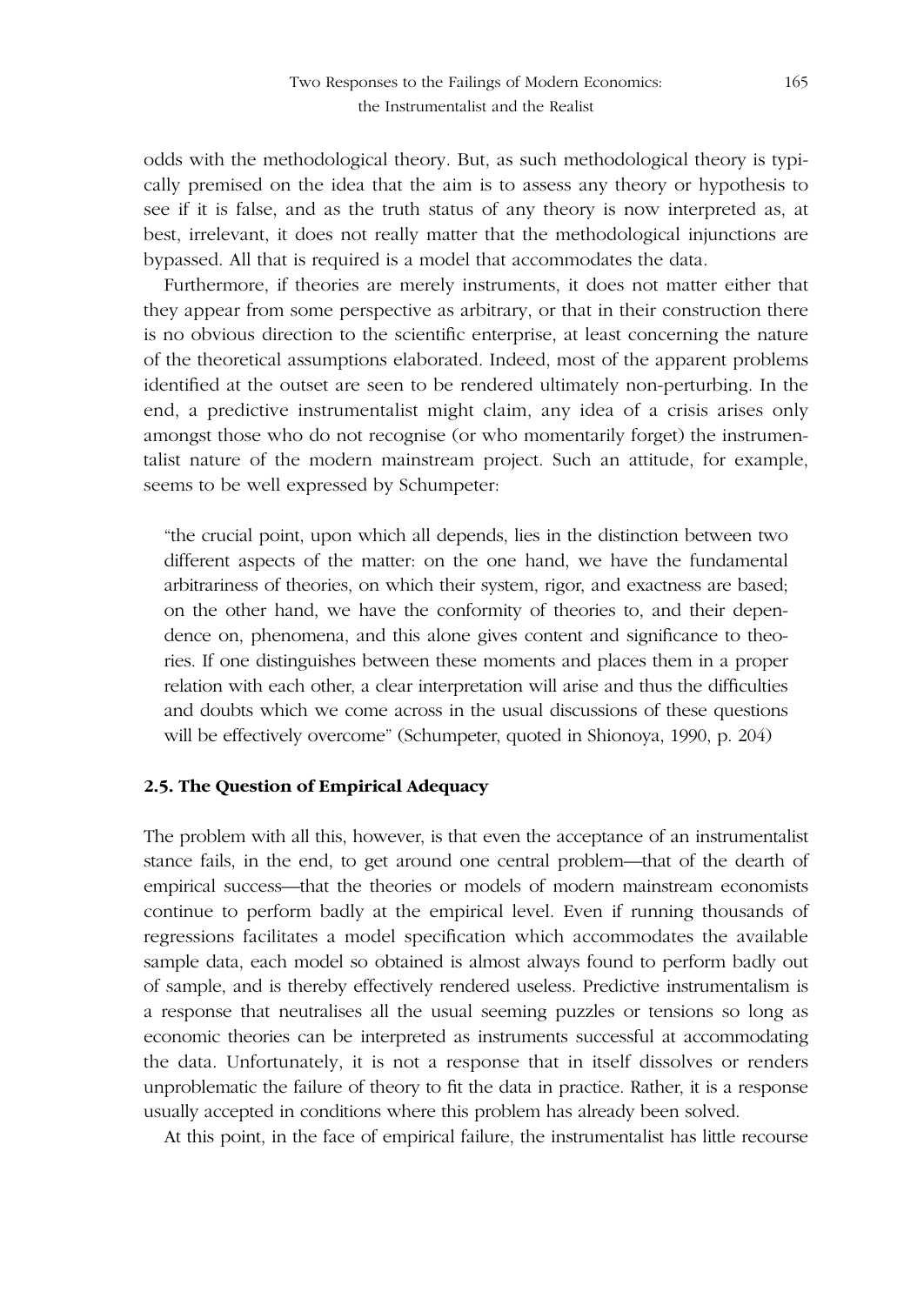but to carry on searching for a theory or model that is empirically more adequate. The methodological injunction can only be, and is always, to try a little harder.

Moreover, if consistent, the instrumentalist cannot really suggest in any systematic way how further searching might proceed. It is true, as already noted, that some instrumentalists emphasise certain pragmatic criteria, such as simplicity or parsimony, or whatever (see Shionoya 1990, p. 212). But these serve not as substitutes to the criterion of empirical adequacy, but as supplements. The presumption remains that theories must fit those facts for which they are predictive instruments. Additional pragmatic criteria such as simplicity, parsimony, etc., are relevant not to this endeavour but to that of selecting amongst hypotheses already considered to be empirically successful with respect to the relevant data. Their purposes is with ranking potential instruments not their identification<sup>4</sup>.

It must be admitted that there are various economists who, though proclaiming either that models cannot be true, or that issues of truth and falsity are irrelevant, do nevertheless suggest ways of proceeding in the face of empirical failure. Usually, their recommended strategies are found to involve one or both of i) adding more variables to the model, and/or ii) digging deeper, searching for regularities at a more disaggregated, micro or atomistic level (see discussion in Lawson 1997, chapter 7). However, such responses tend to be poorly articulated, and, as I say, from the instrumentalist perspective, difficult to render coherent anyway.

To sum up on the instrumentalist response, it is clear that instrumentalism does offer a strategy for handling most of the tensions, difficulties or puzzles of modern economics. But it does not provide much help with overcoming the problem of poor empirical fit. Moreover, the methodological consequences it does bear in such, or indeed any, circumstances are inherently conservative; the demand can only be for more of the same. The chief stipulation is to carry on looking, to search always that little bit harder. The interesting question, clearly, is whether a realist orientation can take us any further.

<sup>4</sup> It is illuminating to consider Shionoya's assessment of Schumpeter's strategy in this respect. Shionoya writes:

<sup>&</sup>quot;In *Wesen* Schumpeter repeatedly speaks of the 'results' of hypotheses and theories; hypotheses and theories are to be assessed by their usefulness in producing 'results.' What, then, are 'results'? He asserts that fitness to reality is a necessary condition for a theory to be useful. The fitness of theories to reality refers to the ability of theories to describe, predict, and explain phenomena...The condition that theories fit or be consistent with observable facts, however, cannot be the exclusive criterion for ascertaining the usefulness of theories; it is also important to see how consistent they are with the facts, because...facts allow an infinite number of mutually incompatible theories. Other criteria must be invoked, therefore to chose among theories which are all more or less consistent with facts. One may bring in ad hoc criteria such as simplicity, generality and the like. But Schumpeter is consisting in defining the usefulness of hypotheses and theories by applying Mach's principle of economy of thought to the appraisal of theories that are all equally regarded as fitting the facts" (Shionoya 1990, p. 212)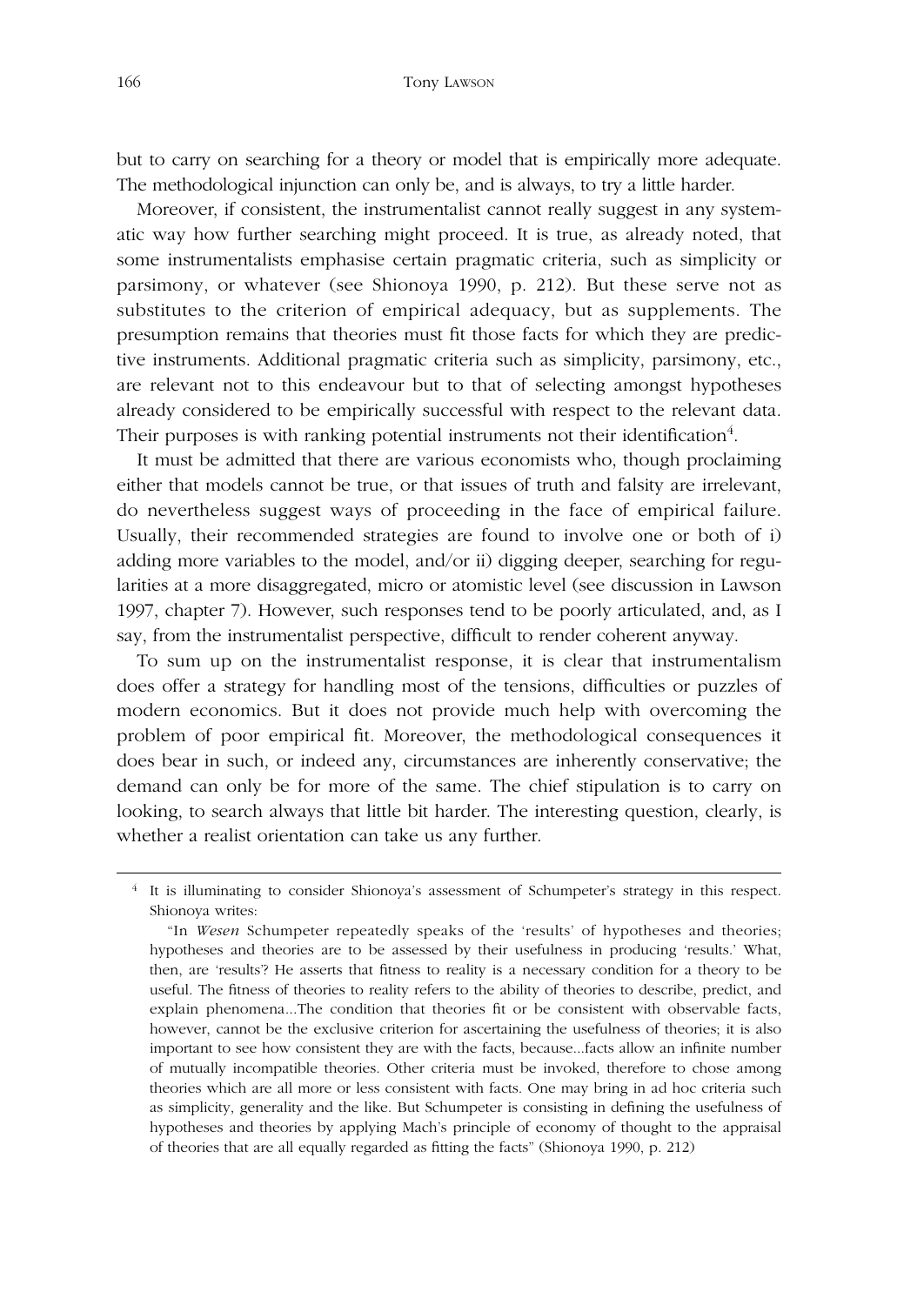## **3. Realism in Modern Economics**

I turn, then, to examine the sort of response facilitated by the orientation I shall designate realist. Let me first briefly indicate what I understand by the term. In fact, any position might be said to be a philosophical realism that asserts the existence of some disputed kind of entity, such as black holes, class relations, economic equilibria, gravitons, tanon-neutrinos, utilities. Clearly on this definition we are all realists of a kind, and there are very many conceivable realisms.

In science, in particular, a realist position, i.e., a scientific realism, asserts that there are ultimate objects of scientific investigation, and that these exist for the most part quite independent of, or at least prior to, our investigation of them.

Now the conception of realism for which I want to argue is closely and explicitly bound up with ontology or metaphysics, i.e., with enquiry into the nature of being, of existence, including the nature, constitution and structure of the objects of study. Indeed, it is a forthright, systematic and sustained concern with ontology, and in particular with elaborating the broad nature of aspects of natural and social reality, that explains, in what follows, the term realism being used in reference to the project and perspective distinguished.

Might it not be said that if we are all realists, no project warrants being distinguished or identified as realist (see Hausman 1998, for an argument of this sort)? Certainly, predictive instrumentalists are realists of sorts; they are realists about the phenomena recorded in the observation reports that it is the job of the theoretical instruments to cover or accommodate. And some instrumentalists, as we have seen, are realist about the theoretical claims sustained—even if prepared to acknowledge that the claims are fictitious. They accept elements of what Mäki terms semantic realism. Moreover, whether or not instrumentalists are concerned about it, their methods and criteria always carry ontological presuppositions of some sort, and some instrumentalists explicitly acknowledge that some categories of unobservables refer even if they do not represent (see for example, Nagel 1961). Are we not then all realists, with the consequence that, as Shionoya (1990, p. 195–196) suggests<sup>5</sup>, the distinction between realism and instrumentalism is blurred at best?

<sup>5</sup> As Shionoya recognises:

<sup>&</sup>quot;Instrumentalism claims that the theoretical (nonobservational) terms of science are not really assertions about the world but nonreferring symbolic devices for permitting derivations of statements about observable phenomena. Thus it denies ontological status to theoretical entities and structures. But some instrumentalists, still holding the thesis that true theories are neither true nor false, admit that some theoretical entities are real. This is the reason why the difference between instrumentalism and realism is sometimes viewed as blurred; moreover, this reason why we regard the response to realism as a subsidiary claim of instrumentalism" (Shionoya 1990, p. 195–6).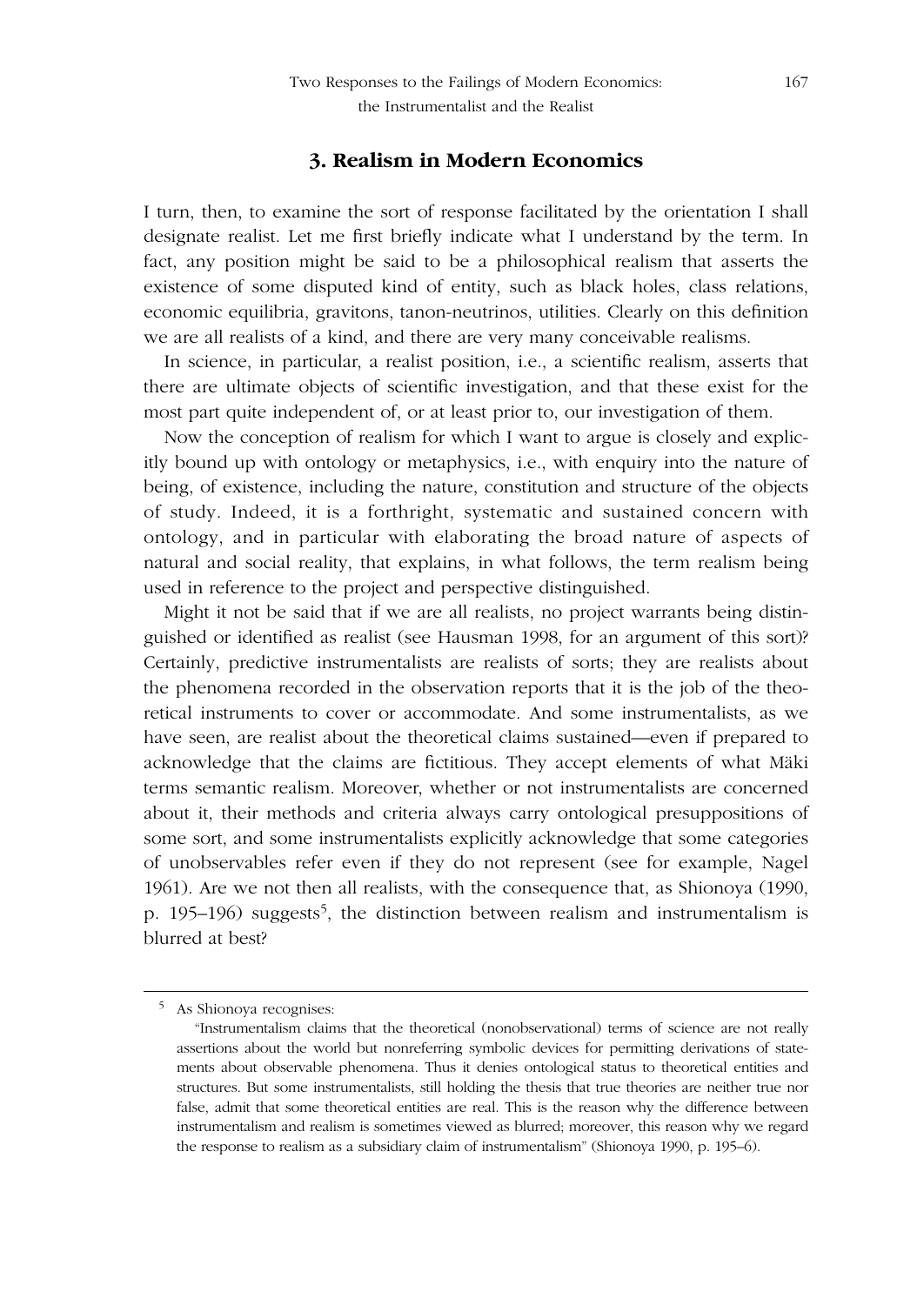As I say, I think we are indeed all realists. But it does not follow that the term realist cannot be used to designate a project, or indeed that it does not make sense to distinguish realists from instrumentalists. We, most of us, occasionally sing, teach, study, clean, joke and so forth, but this does not render meaningless the act of referring to some people as singers, teachers, students, cleaners, comedians. The use of such labels indicates that the activity in question is carried out by the person or agency so designated in an explicit, systematic and sustained way; this is the distinction expressed when performers are labelled by way of reference to their activities. And in similar fashion it is precisely an explicit and sustained concern with ontology to which I refer when attributing the realist label. That is why, in tying realism to ontology above, the endeavour was referred to as explicit, sustained and so forth. This commitment is essential to any realist enterprise. And it is such a commitment that instrumentalists, amongst numerous others, clearly lack.

I now want to argue that such a realist orientation brings with it various methodological implications regarding the conduct of economics, and certainly encourages alternative responses to the current situation, and I believe more fruitful ones, than the instrumentalist emphasis on 'more of the same.'

## **3.1. Realism to the Rescue?**

Realists of the sort I am here identifying are concerned to explain the world. And in principle there are no phenomena considered necessarily outside the realist purview. To the contrary, the realist can rest easy only when all phenomena of immediate interest are explained and apparent puzzles, or tensions resolved. So far, I have mentioned various surprising or interesting phenomena in passing. And it seems beholden on any satisfactory realist project concerned with matters raised here, that an account is developed which has sufficient explanatory power to accommodate such observations as have been mentioned. Let me briefly enumerate the various observations made along the way. They can be grouped as three types:

- i) From the point of view of providing social illumination mainstream economics is none too successful. Certainly it performs badly in terms of accommodating the data. Further, that project is widely perceived as unrealistic, without clear direction and in a state of disarray.
- ii) A good number of economists are of the view that the realisticness of their theories is not a problematic issue, and proceed, in effect, as though theories can serve primarily as instruments of prediction.
- iii) Despite any clear articulation, a common response to econometric forecasting failure is to revise models by including more variables and digging deeper.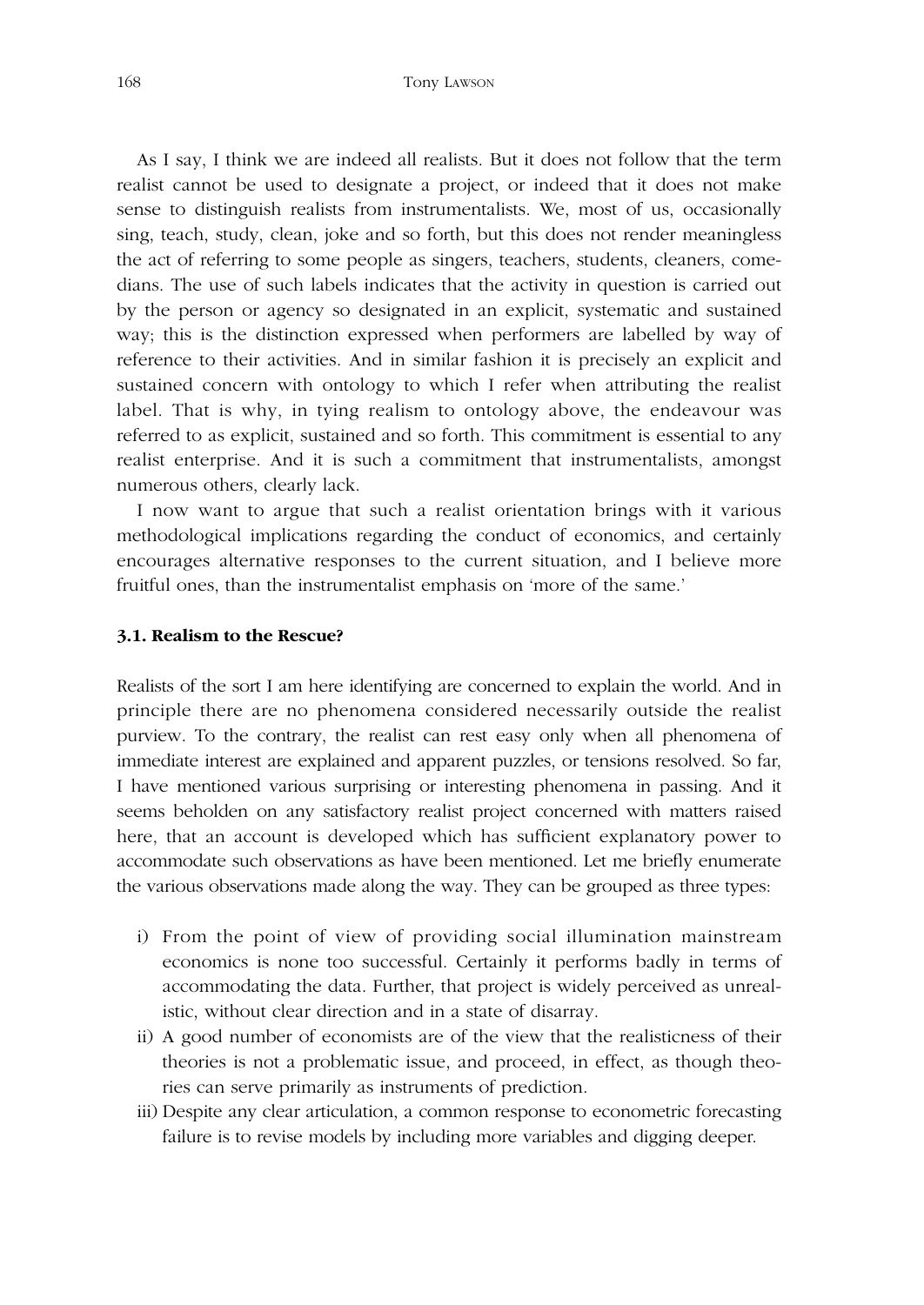Now how can an explicit ontological orientation hope to make a difference to the situation? It can so, in essence, by putting a posteriori analysis in place of an essentially a priori statement merely of hope. Suppose that some tool has been found to be useful for some task, say a fountain pen for writing a letter. And suppose for that reason alone it is offered as a tool for a different task in a different sphere, say for the cutting of grass. We know this to be absurd just because we know something both of the nature of the grass, and so of the sort of tool which will be useful for its cutting, as well of the nature of the pen, and so of its limitations regarding the cutting of grass. But in analogous fashion, by way of ontological enquiry we can learn something of the nature of social phenomena, and thereby also of the sorts of methods that promise to be successful in illuminating the social domain as well as those which stand little chance on this. Ontology, then, or so I shall argue, can provide constructive methodological insight as well as reveal the limits of certain methods adopted merely on more a priori criteria. For the realist, then, in place of adopting methods because they are thought to have proven successful in other domains, or are considered essential to all science, or are considered proper according to some conventionalist criteria, or whatever, the aim also is to develop methods to fit the specific material of the social domain.

## **3.2. Deductivism**

How might we start? Let me first examine the methods of the mainstream and determine their ontological presuppositions. I will then suggest that the latter are not particularly characteristic of the social domain, so that it is hardly surprising that the methods wielded fail. However, I shall argue that the conditions of the social realm are such that economics can be a successful science none-the-less—albeit only if we tailor our methods to insights we can obtain into these conditions.

I have already argued that the essence of the modern mainstream is the method of formalistic modelling. Now it is essential to recognise that the sorts of formalistic methods used by economists rest on the deductivist mode of explanation or its associated conception of science. By this I mean only that such methods presuppose, as a necessary condition of their application, closed systems, i.e., those which support regularities of the form 'whenever event (or state of affairs)  $x$  then event (or state of affairs)  $y'$ . These regularities can be as complicated as you like—they may involve numerous variables, and perhaps be associated with non-linear representations—and be deterministic or stochastic. According to deductivism, event regularities are essential to the scientific or explanatory process, however interpreted.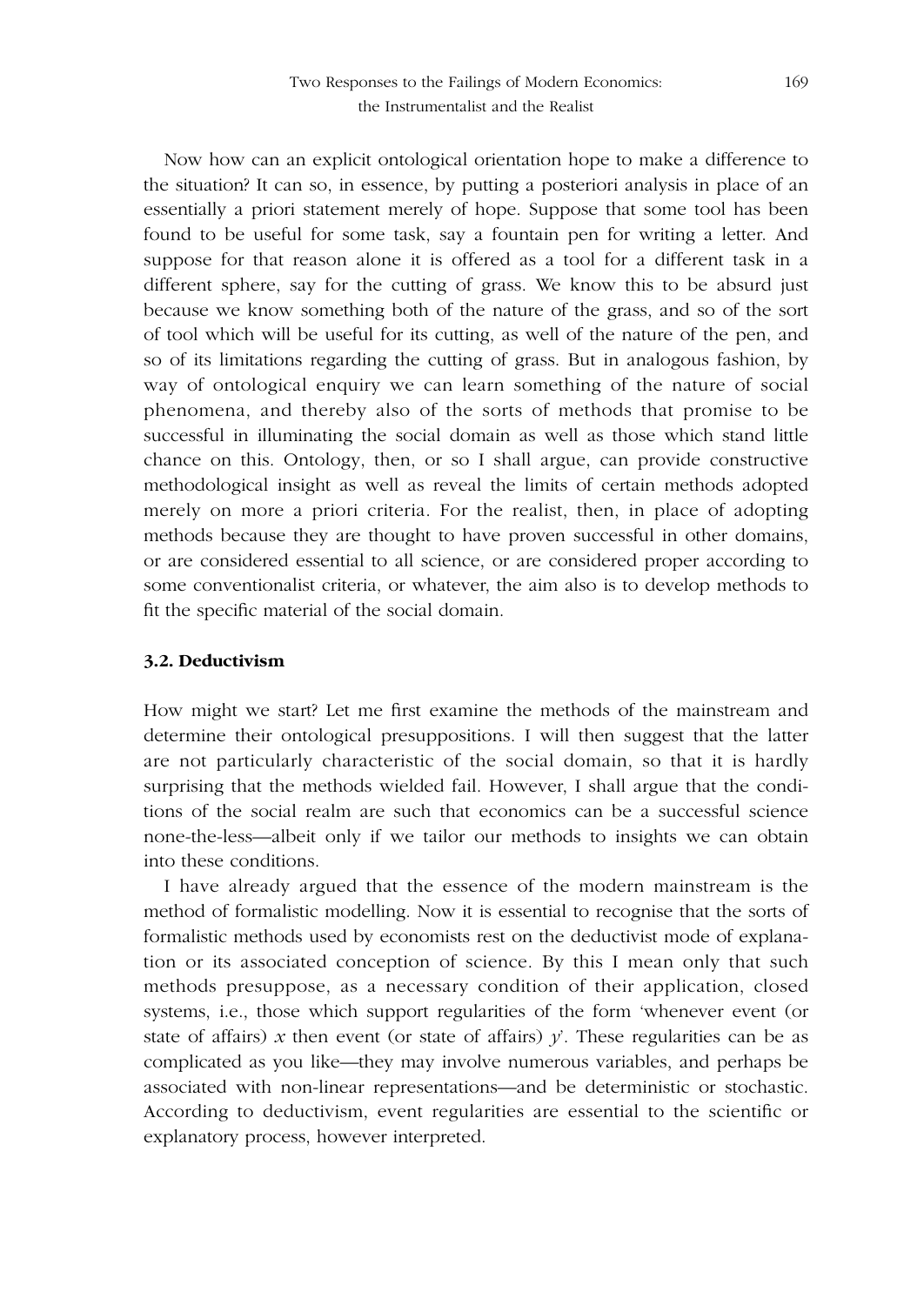Now there can be no doubting that deductivism is a central, indeed characteristic, feature of modern economics. As I say, it is essential to all forms of mathematical modelling; it is explicitly posited in seemingly every econometrics text book and in most papers in this field; and reasonably often acknowledged explicitly by mainstream theorists as well. Thus, for example, we find Hahn criticising dissenters from the mainstream approach for not realising that the deductivism he recommends is indeed the universal approach:

"Opponents of [economic] theory often argue that it is tautologous because it consists of logical deductions from axioms and assumptions. If one is kind to such critics one interprets them as signalling that they do not care for these axioms or these assumptions. In any case all theory in all subjects proceeds in this manner" (Hahn 1985, p. 9).

And Allais supposes the existence of regularities is the phenomenal situation in economics, a state of affairs which explains, as he sees it, why economics is a science resting on the same general principles and methods as natural sciences such as physics:

"The essential condition of any science is the existence of regularities which can be analyzed and forecast. This is the case in celestial mechanics. But it is also true of many economic phenomena. Indeed, their thorough analysis displays the existence of regularities which are just as striking as those found in the physical sciences. This is why economics is a science, and why this science rests on the same general principles and methods of physics" (1992, p. 25).

Now a condition for the supposed universal relevance, in the social realm, of deductivism, and so of formalism, is a ubiquity of closed systems. In fact, the reason for the repeated failure of the mainstream project, I want to suggest, is simply that the social realm is everywhere open, that scientifically interesting event regularities rarely, if ever, occur.

## **3.3. A Closer Look at Real World Closures**

Now to help sustain this claim, and to indicate that, for science, openness is not an insuperable problem, let me briefly consider rather more closely than economists usually do the nature of the natural realm and of its science. I do not, of course, do so with the intention of arguing straight from natural science to social science. Rather, the social realm has to be considered on its own terms. But there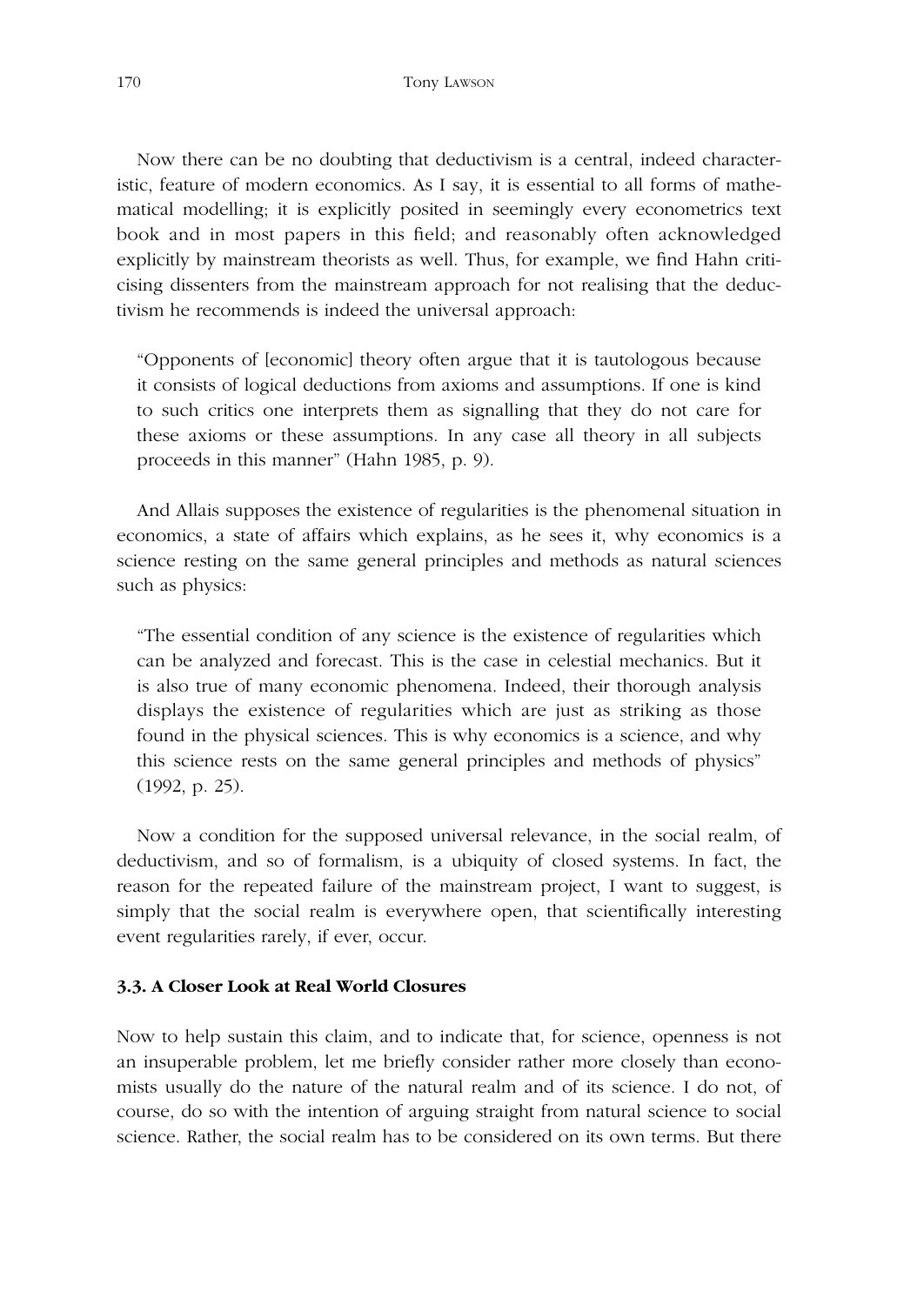are two strategic advantages in turning to a consideration of the natural realm and its science at this point. First, the desire amongst economists to be scientists in the mode of natural scientist is so strong that it is worth showing first—as I think is easily done—that the formalistic deductivist method is actually not central to natural science after all. Second, because closed systems clearly do occur in the natural realm, though are hardly ubiquitous, indeed are rather restricted in their occurrence, we can learn by way of examining them, something of the conditions of their occurrence.

Now a significant fact of the matter to emphasise here is that, outside astronomy, natural scientific closures are mostly confined to experimental situations. Even so, it is worth taking note that experimental results are yet successfully applied in open (non-experimental) contexts, in situations in which event regularities are not to be found. In fact, these two observations are sufficiently important for us to add them to the list of phenomena for which we have to account:

- iv) Scientifically interesting closures, at least outside astronomy, are mostly confined to well controlled experimental situations.
- v) Experimental results are regularly successfully applied in open systems where event regularities do not obtain.

Let me immediately provide an explanation for observations iv) and v), the only sustainable explanation, indeed, of which I am aware (and indeed can imagine). Just before I do so, however, notice how problematic these observations are for the deductivist, including the predictive-instrumentalist, who considers the elaboration of event regularities to be essential to science. First, the confinement of event regularities to controlled experiments vastly reduces the scope of application of science; far from having near universal relevance, science, on such an understanding, is found to be hardly of relevance at all. Second, because any laws of nature are thought to depend on event regularities, and given these mostly are located in well-controlled experimental situations, it follows that laws of nature depend on us, on our establishment of the experimental situation, which is at the very least counter-intuitive. Third, the fact that science is regularly successfully applied outside the experiment, in situations in which event regularities are not at all in evidence, is quite unintelligible on the deductivist interpretation.

How then can we explain observations iv) and v)? In order to do so it is necessary to accept an alternative ontology and conception of science to that underpinning deductivism. The ontology required is one of structures, powers, mechanisms and tendencies, etc., that are irreducible to, but which underpin the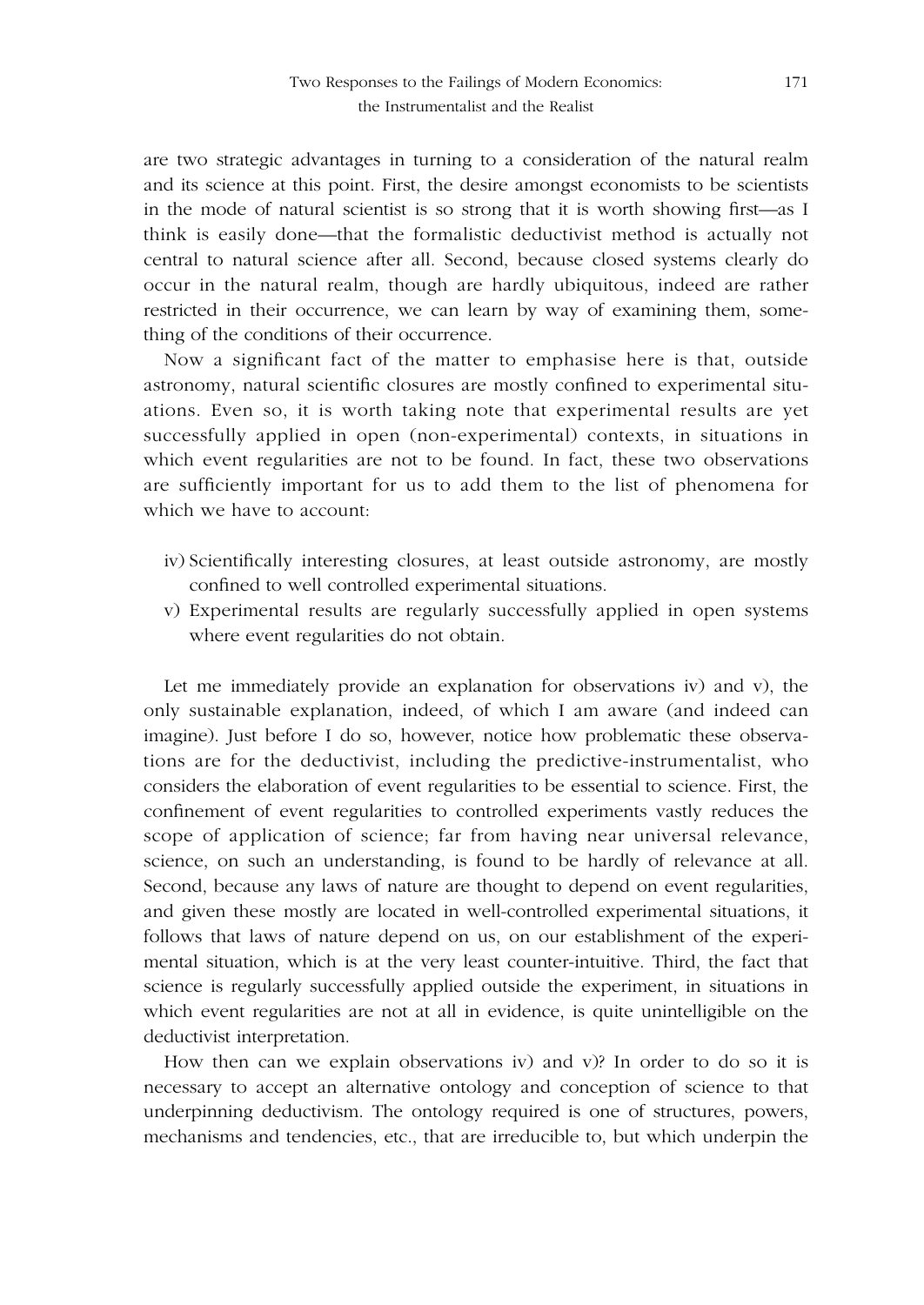actual course of events and states of affairs. Once this ontology is established it supports a conception of science as moving from phenomena at one level to its conditions or causes at a different, deeper, one. Let me start with ontology.

Consider an aspirin. In virtue of its intrinsic chemical structure it has certain powers, most obviously to relieve a headache (or pain in general). Or consider a bicycle. Because of its physical structure it facilitates rides. Now the powers of aspirins, bicycles, and anything else, can exist unexercised; the aspirin may remain in the bottle, the bicycle in the garden shed. When powers are exercised they work by way of mechanisms or processes. For example, the aspirin and human body work together in such a way as to contribute to the relief of the headache. The category of tendency is reserved to capture the idea that something can be continually active even if its effect is not completely actualised in the outcome. If I have a headache the aspirin will have a tendency to make it better. And this remains the case even if the headache actually ends up worse because I take the aspirin with a bottle or two of sake, and while listening to a loud noise. Here the workings of the sake and the noise produce countervailing tendencies, dominating the effects of the tendency of the aspirin to relieve the headache.

It should be emphasised that the operation of a tendency in an open system, i.e., in the face of countervailing tendencies, licences claims that are transfactual as opposed to being merely counterfactual. They do not inform us of what would happen if things were different but of what is happening in reality whatever the actual outcome. They tell us, for example, that the gravitational tendency acts on the pen in my hand whatever I do with it. The gravitational tendency is not merely something that would, counterfactually, have an impact if I dropped the pen in an experimentally created vacuum; it is something that is acting on the pen and continues to do so whether I drop it in a vacuum, throw it in the air, continue to write with it, or merely place it in my pocket.

Armed with this ontology, and I believe only if so, observations iv) and v) are easily explained. According to it science is no longer restricted to, or primarily concerned with, correlating actualities; rather it aims to uncover the mechanisms, etc., that govern surface phenomena. And the experiment can be recognised as an attempt to intervene in reality to isolate a stable mechanism or tendency from countervailing ones so that it is more easily empirically identified. The production of an experimental event regularity—between triggering conditions and the effects of the mechanism—just is an aspect of this process.

From this perspective none of the problems with the deductivist conception arise. First, science is not restricted to the experimental situation; mechanisms are operative and identifiable all over the place, whether or not event regularities are in evidence. The experiment, with its possibility of event regularities, is just one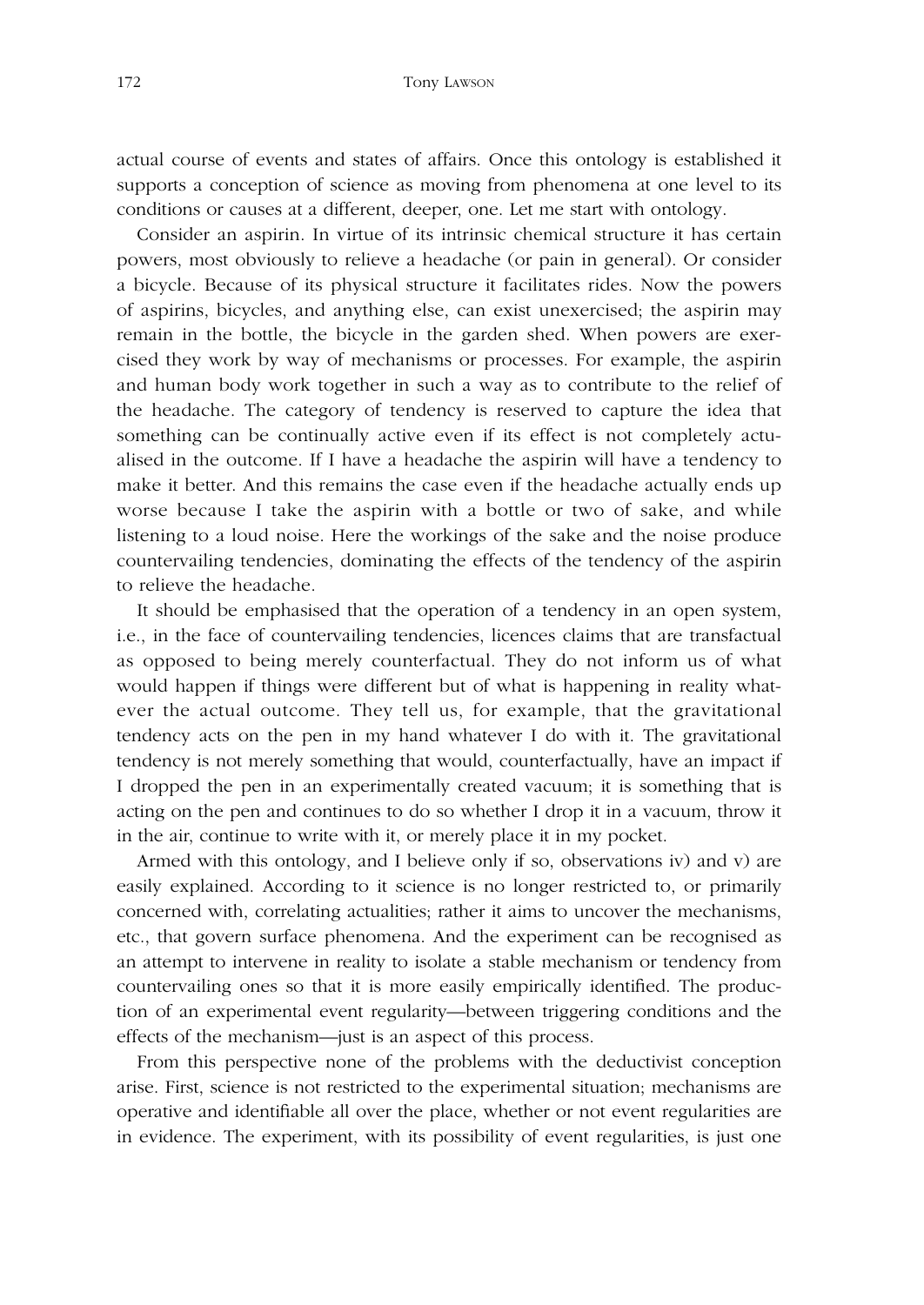contribution to the scientific process. Second, there is no longer anything counter-intuitive about the confinement of event regularities to the experimental situation. For laws of nature no longer are considered to express event regularities, but rather the workings of underlying mechanisms and tendencies. From this perspective the well controlled experiment can be seen not as a situation in which a law of nature is produced, but merely as one wherein, as I say, it is empirically identified. Third, the fact that the results of experimental research are applied in open systems is also no longer surprising. For the objects of this research are now recognised as being mechanisms or tendencies, etc., many of which, if triggered, operate transfactually, i.e., inside and outside the experimental situation alike. The gravitational tendency, as noted, is operative not only in the experimental vacuum, but equally, if transfactually, on the autumn leaf even as if flies over roof tops and chimneys.

Given the explanatory power of this perspective—a component of a broader view that has been systematised as critical realism in economics—I think it can be accepted. But it follows from it that economists have, in their abductions, seriously mischaracterised natural science. Formalistic modelling activities, or the event regularities which condition them, are highly restricted even in the natural sphere, and in the end inessential to the natural scientific process. Rather, the essence of natural science is seen to be the move from a phenomenon of interest at any one level to a cause lying at a different 'deeper' one. And although the controlled experiment can aid this process, there is, as I say, no reason to suppose it to be a necessary aspect.

## **3.4. The Social Domain and its Science**

Does this conception of science—entailing a movement from phenomena at one level to causes at another—carry over to the social? Notice that I am not wanting merely to assert that it does, but to question whether it is possible.

What first of all is the social realm? It is typically defined as that domain of all phenomena whose existence depends at least in part on intentional human agency. And it is clear that, for this domain, the conception of science in question does indeed carry over. Central to the possibility of science carrying over is the condition that the sphere of reality to be investigated is structured: it is irreducible to actualities such as events and states off affairs; it includes structures, powers, mechanisms and the like. And the social realm is easily seen to be so structured. Behind speech acts are rules of language; behind my cashing of checks, a banking system; behind my motoring acts, systems of highway code; and so forth.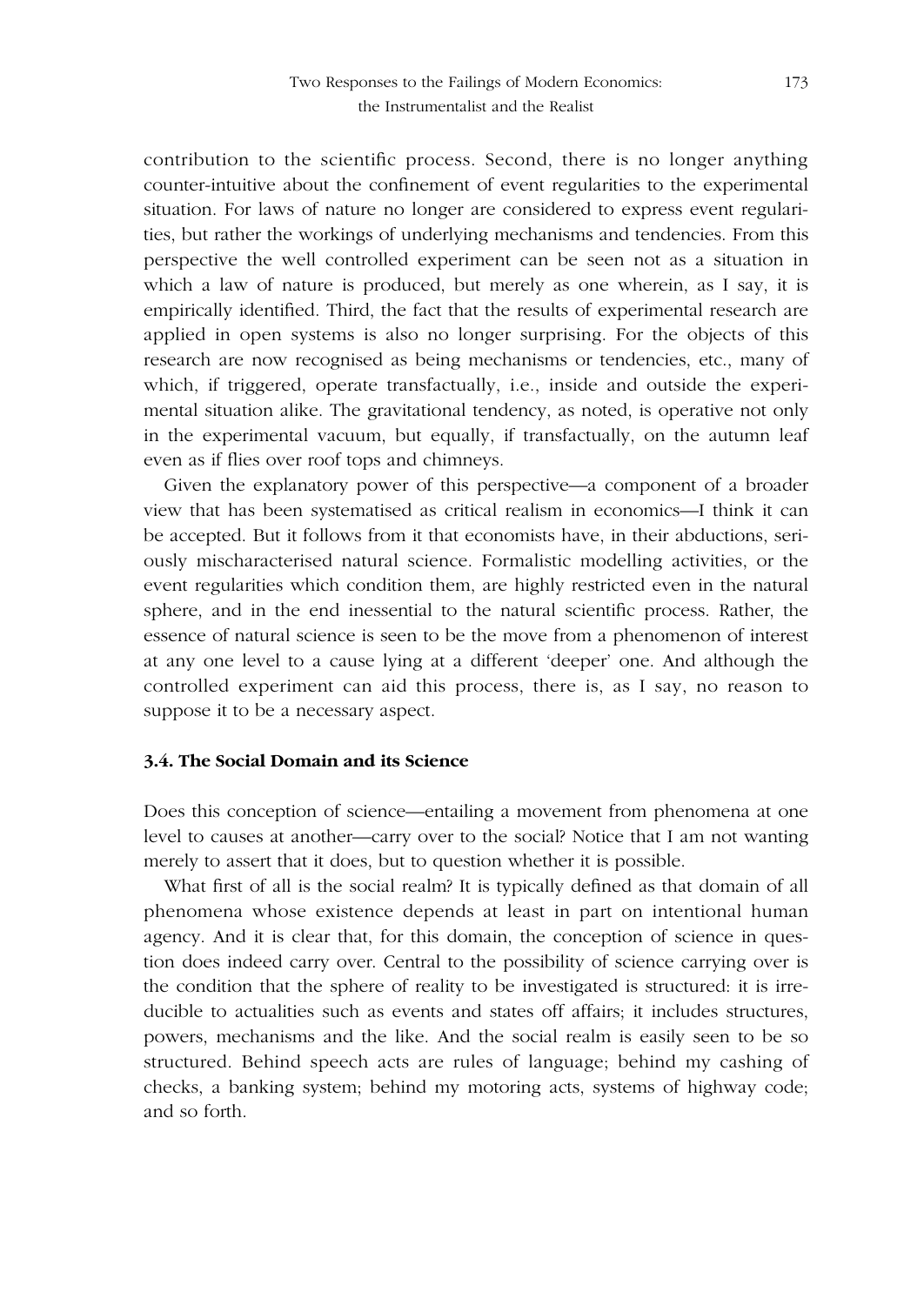## **3.5. The Specificity of Social Ontology**

But there are differences between the natures of the social and natural realms as well. First, although, like natural structure, social structure conditions our actions—when I drive home I depend on gravity and the highway code alike social structure depends in turn on us and our activities. Social structure, then, is both condition and consequence of human activity. The Japanese language, for example, is a (typically unacknowledged) condition of the speech acts of Japanese people, and its continued reproduction (and transformation) is equally a consequence of the sum total of people engaging in the Japanese language. Social being, then, is inherently dynamic; it is a transformative process in motion. In critical realism this is systematised as the transformational conception of social activity.

Second, the social realm seems to be very highly internally related or holistic. Two things or aspects are said to be internally related when they are what they are, or do what they, in virtue of the relation in which they each stand to the other. Thus, employers and employees, landladies or landlords and tenants, teachers and pupils, parents and children, etc., are internally related; you cannot have the one without the other. Notice that in the social realm it is positions rather than individuals that are internally related. I am a university lecturer, and as a result I have various rights, tasks, obligations and duties to perform, etc. But if I were to resign tomorrow, someone else would take over my job and inherit the same set of obligations, etc. They are attached not to me but to my position. We can see that this is true of all positions. We can also easily see that we all simultaneously occupy a very large number and range of positions as parents and children, employers or employees, teachers, students, members of religious or political groups, and so on. And each position is typically internally related to a large number of others. As a result, society emerges as a highly internallyrelated phenomenon. It is indeed an internally-related position-practice system into which agents essential slot, and which, through the collective actions of such agents, is continually reproduced and/or transformed through practice (for an extensive discussion see Lawson 1997, chapters 12 and 13).

These latter elements of social ontology have been developed here in a somewhat fast and sketchy manner. As a result, the aspects of social being to which I have referred, have been discussed only at an extremely high level of abstraction. However, I think this brief elaboration is sufficient for me to establish my basic claim. These are that i) the study of social phenomena can be scientific in the sense of natural science, because the social world is structured; but, ii) because of the highly internally-related and intrinsically dynamic nature of the social domain, social closures may not be possible. In the natural sciences,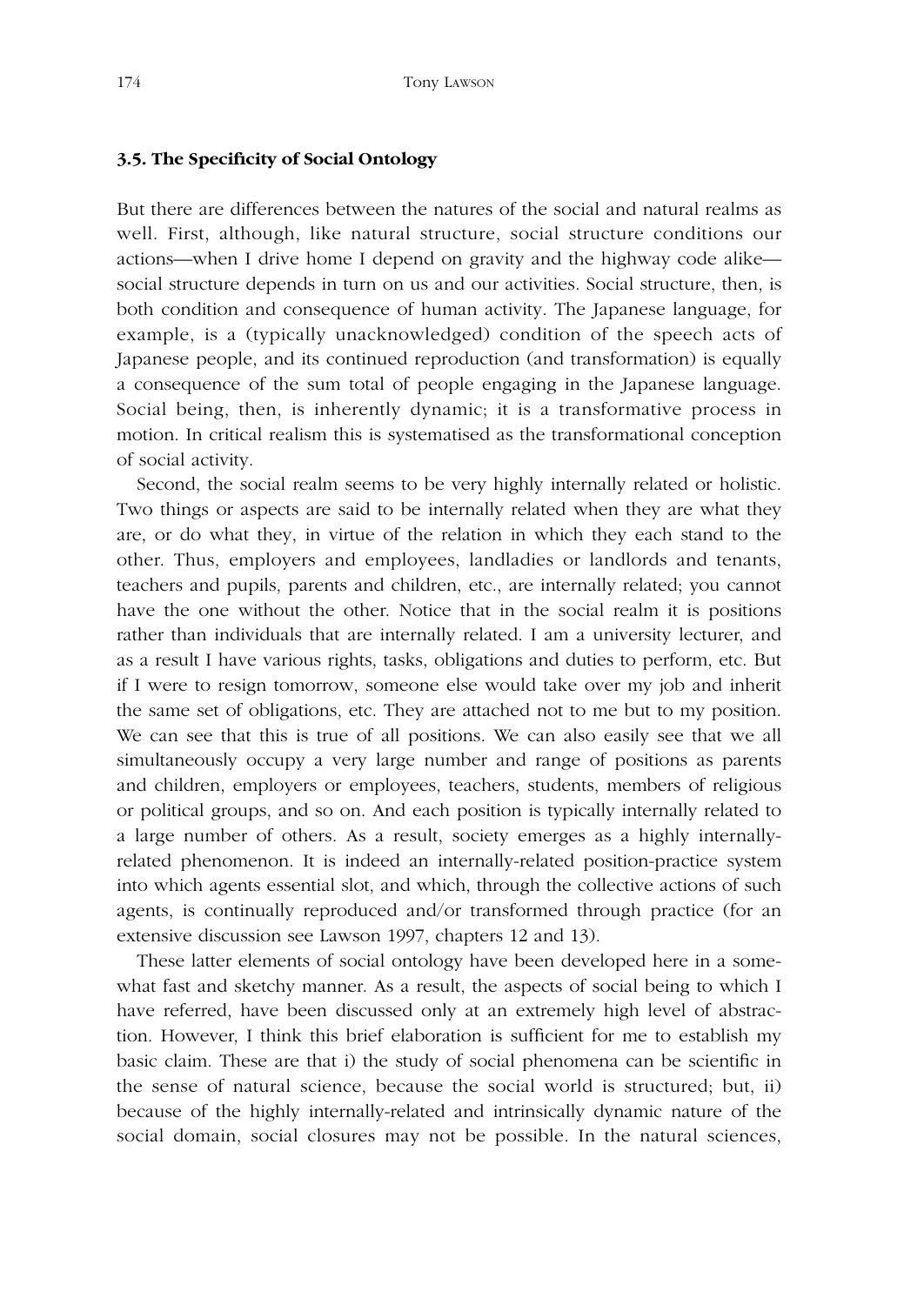closures are produced in experimental situations where isolatable stable mechanisms are effectively shielded from others by way of human manipulation. In this way they are empirically identified. The highly internally-related and dynamic nature of society suggests that it is unlikely that stable bits of it can somehow be similarly experimentally cut off. Thus, although the structured nature of society means that the latter can be studied scientifically in the sense of natural science, mainstream deductivist economists, with their near exclusive focus on closed systems, appear to have succeeded only in universalising that one limited aspect of natural scientific practice which, in the social realm, has hardly any relevance at all.

The realist approach, then, does not lead to the methodological conclusion of the instrumentalist that we need more of the same, that we persevere in our efforts to elaborate event regularities of interest. Instead, it bears the implication that economics ought really to move in a different direction entirely, to develop ways of uncovering causal mechanisms in a seemingly quintessentially open, as well as intrinsically dynamic, and highly internally-related, social reality.

## **4. Making Sense of All the Evidence**

At this point I am in a position to be able also to explain the observations noted earlier. Let me briefly recall what they were:

- i) From the point of view of providing social illumination mainstream economics is none too successful. Certainly, it performs badly in terms of accommodating the data. Further, that project is widely perceived as unrealistic, without clear direction and in a state of disarray.
- ii) A good number of economists are of the view that the realisticness of their theories is not a problematic issue, and proceed, in effect, as though theories can serve primarily as instruments of prediction.
- iii) Despite any clear articulation, a common response to econometric forecasting failure is to revise models by including more variables and digging deeper.

Observation i) is easily explained from the realist perspective by recognising that mainstream economists, given the very nature of their project, are attempting to express the phenomena of the open social system as though they were generated in a closed one. This activity is a bit like trying to force a square plug into a round hole—it cannot possibly work, and not surprisingly generates all the signs of tension, inconsistency, and general disarray that we see.

Observation ii) is also easily explained, by the recognition that, in their formalistic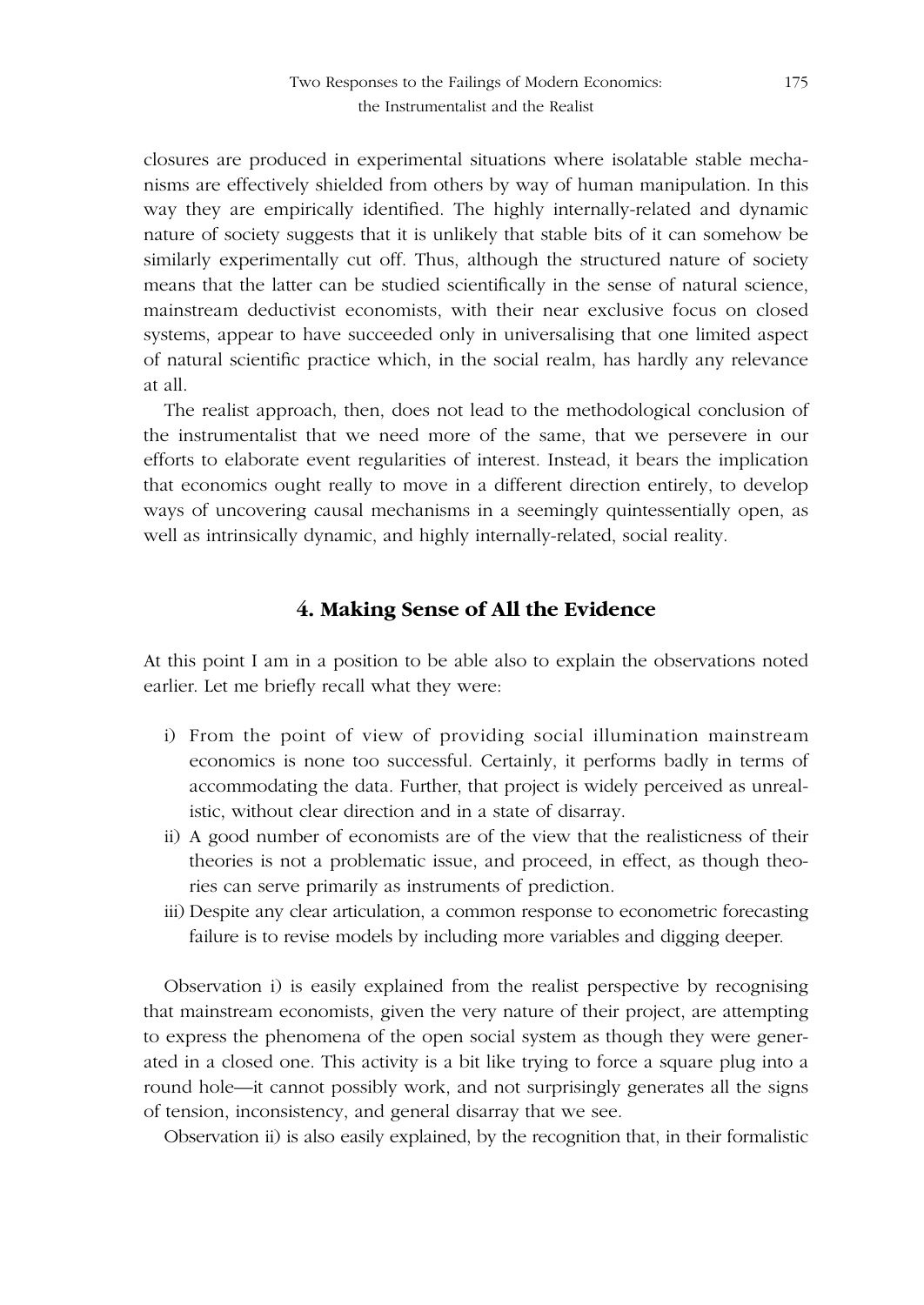modelling, activities, economists are very much driven by a desire to appear like natural scientists (the fact that here they have been found to be acting on a misconception of the nature or essence of natural science does not obviate this point). And it has to be admitted that in the natural sciences, an instrumentalist orientation has sometimes proven useful. For example, Ptolemy's astronomy made it possible to fit and predict the motions of the planets with quantitative precision, facilitating, amongst other things, a reasonably accurate calendar. Yet the geometric constructions of Ptolemaic astronomy made little theoretical sense given other understandings of the physical world. It was impossible, for example, to fit non-decaying epicycles—as the Ptolemaic system required—into a heaven full of crystalline spheres that revolved naturally around the centre of the universe. However, many impressed with the ability of the system to predict or accommodate observations on planetary movements, came to accept Ptolemaic astronomy as an instrument of prediction. The same instrumentalist orientation is also taken by some to aspects of modern quantum mechanics, which has proven to be predictively successful, if difficult to interpret.

But the relevant point here, of course, is that all such examples refer to closedsystem situation where predictive success had already been achieved. The celestial closure, for example, is just a fairly unique example of a naturally occurring closure (at least relative to our life spans). Of course it is a spectacular one. No doubt it is precisely its spectacular nature that accounts for some part of the general failure from Laplace onwards to realise that the situation is relatively uncommon, to appreciate that the celestial closure is far from being indicative of the phenomenal situation that can be expected to prevail more or less everywhere. This failure, in turn, appears to be largely responsible for the widespread, if tacit, acceptance, formerly in philosophy, and currently in the social sciences in particular, of a ubiquity of constant conjunctions of events in nature, and thus of the doctrine of the actuality of causal laws.

In any case, observation ii) is mow explained. When natural scientists have run into difficulties in interpreting their theories they have often fallen back on an instrumentalist posture. Some mainstream economists, happy to act like natural scientists, have chosen to follow suit. The difference, as I say, is that natural scientists have done so in closed system contexts, where their theories had already been found to be predictively successful, to avoid any seemingly unnecessary metaphysical worry. Economists, though, are adopting an instrumentalist stance in contexts where predictive success has not been achieved, where there is cause for concern on all fronts. The borrowing of the instrumentalist orientation, then, is, in this context, if explicable, quite without a legitimate rationale.

Observation iii) is also now easily explicable. By way of examining the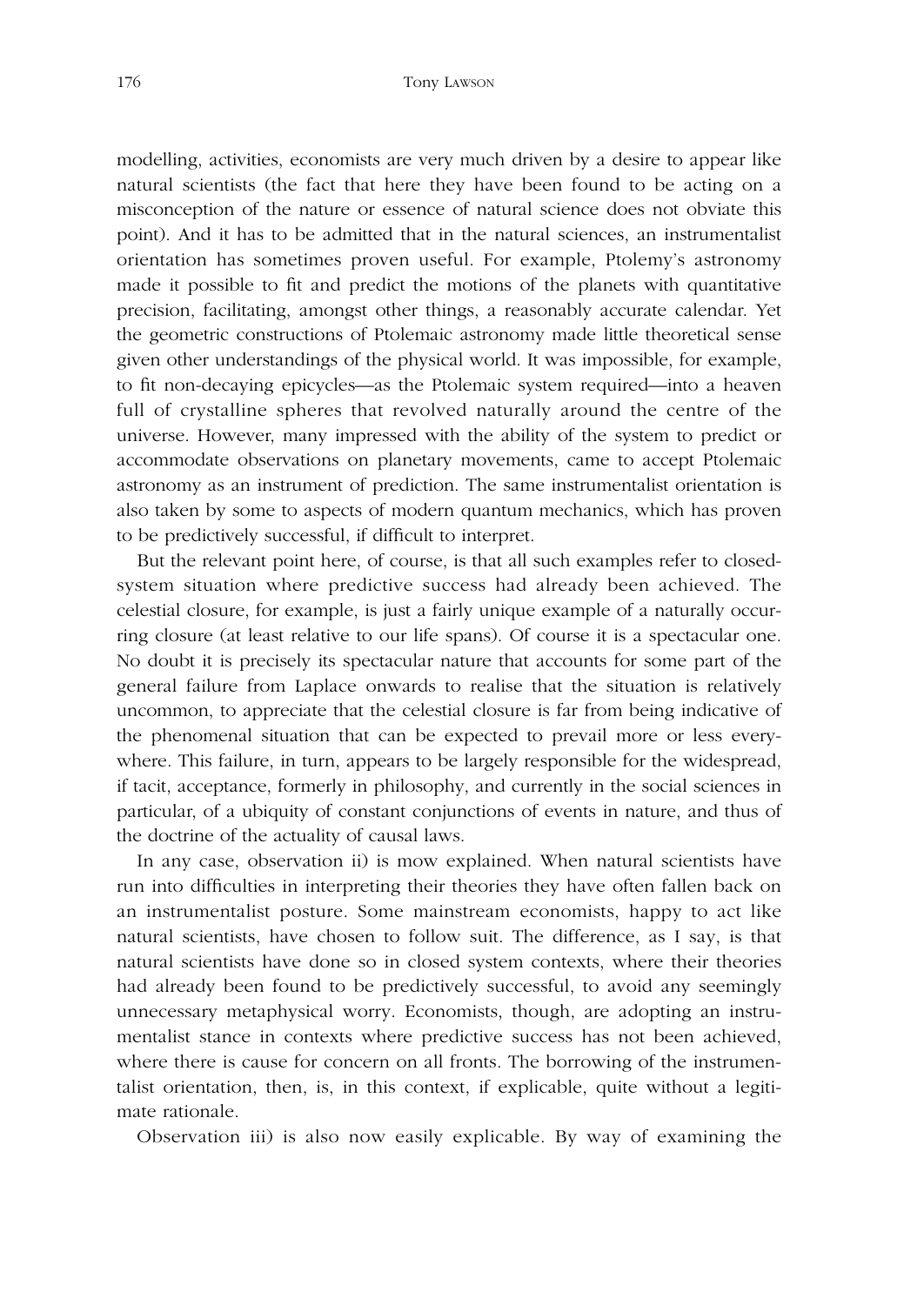well-controlled experimental situation it has been found that, in order systematically to generate an event regularity, a stable mechanism must be isolated and triggered. Mainstream economists concerned to produce empirical models must, if tacitly, be looking to mimic this experimental set-up; they must be looking to elaborate analogous conceptions. In their deductivist models they need ways of guaranteeing that under conditions  $x$  some predictable outcome  $\gamma$  follows. Clearly, to mimic in their theorising the stable and isolatable mechanisms which are found to form the objects of the experimental natural sciences, two requirements are entailed. First, the objects of analysis must be intrinsically closed, essentially atomistic, guaranteeing that, in the same conditions, the posited objects of analysis will always act in the same way, that *x* always tends to produce  $\gamma$ . Second, an extrinsic closure condition is also required ensuring that all factors that can influence  $\gamma$  are internalised within the system, or effectively held off. Putting these two requirements together, we find that deductivist modelling effectively requires conceptions of isolated crypto-atoms. And in modern economics, this is indeed essentially all we find. The easiest, though not unique, way of achieving intrinsic closure, of course, is to assume agents always optimise in conditions in which a unique optimum occurs. Extrinsic closure is achieved by assuming that external factors are constant or orthogonal in their effects.

We can thus, now, easily interpret the two systematic responses to econometric modelling failure reported in observation iii). The resort of including ever more variables in the analysis, is a reaction to the possibility that the extrinsic closure condition has not yet been adequately satisfied, that the system has yet to be adequately isolated. The resort of "digging deeper" is a reaction to the possibility that the intrinsic closure condition has yet to be satisfied, that the analysis is not yet sufficiently atomistic. Such responses clearly lead to two regresses which result, in the limit, in a (constructed) social world so large it excludes nothing, couched in terms of human atomistic agents so small they include nothing. The realist alternative is to recognise the structured as well as open nature of social reality, and to seek to replace (or at least supplement) the mainstream concentration on correlation analysis, with a turn to causalist explanation. It is to encourage a move in a quite different direction. The supported aim is not to broaden the analysis at the level of surface phenomena but to move behind the latter to identify the conditions by which surface phenomena of interest are produced.

There is not space here to indicate how this causalist analysis might proceed in practice. But this is something to which I have attended at length elsewhere, giving rise to a position systematised as contrastive explanation (see for example, the second half of Lawson 1997). I hope that I have here at least succeeded in showing that instrumentalism and realism bear contrasting implications. These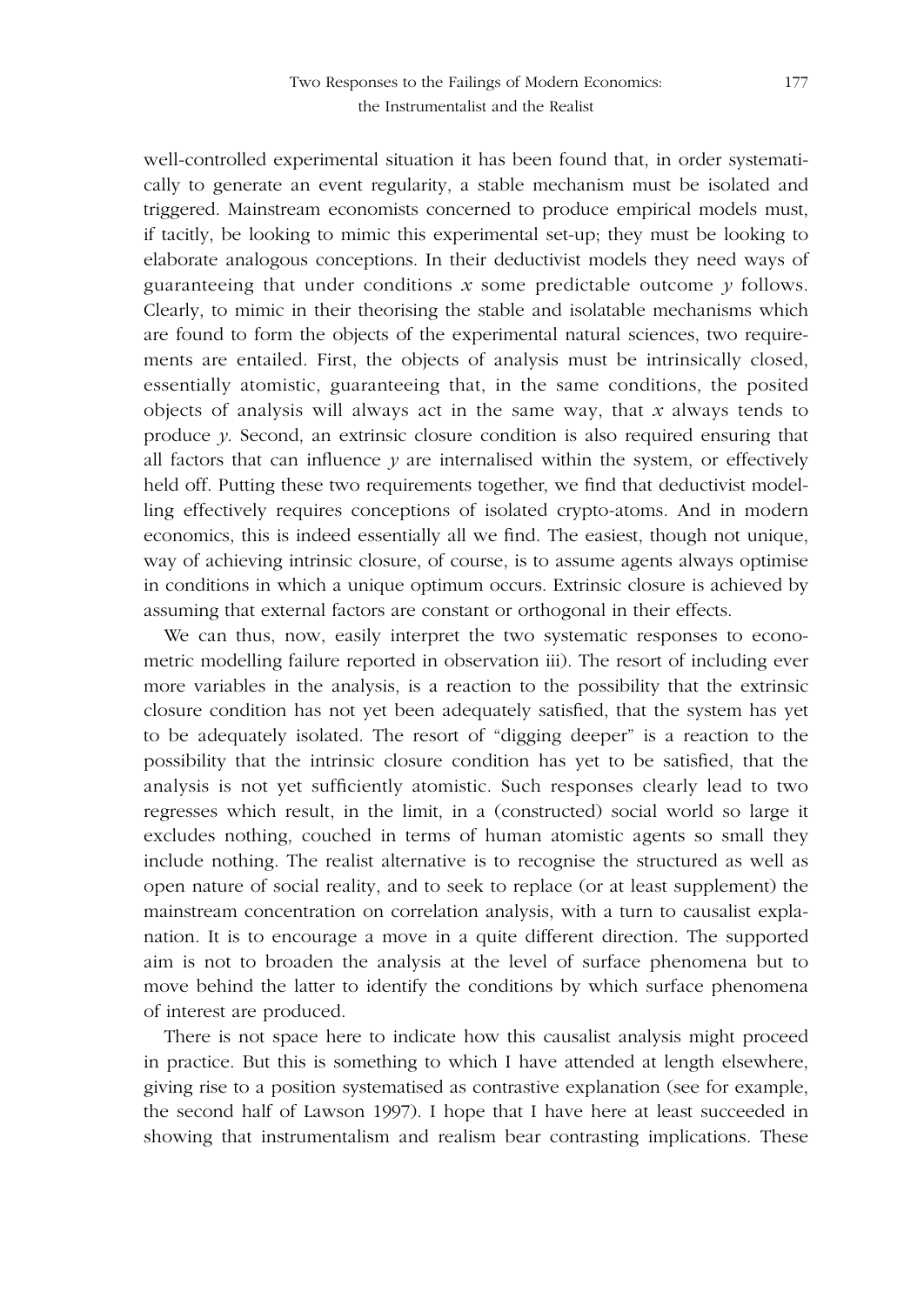may not be much in evidence in closed-system situations, at least where a science is seemingly successful. But where the systems to be analysed are quintessentially open, as appears to be the case with economy and society, the two orientations offer in fact a world of difference.

## **4.1. Final Comments and Conclusion**

Let me, by way of concluding remarks, frame my argument rather differently. Although it is common in modern economic methodology to contrast realism and instrumentalism, to do so is, at best, only part of the relevant story. In the context of modern economics, the central oppositions, dividing mainstream economists and their more heterodox opponents, are, if not always so expressed, between those who insist, or at least prioritise, closed-systems formalistic modelling methods and those who do not; between those who think that mimicking natural-scientific method is a sufficient basis for fashioning the methods of social science and those who do not; between those who neglect ontology and those who do not; and between reductionist and non-reductionist approaches to science.

Instrumentalists and realist find themselves on opposite sides of these oppositions. But if realist social theorists as conceptualised here may well figure as the second part of each described contrast, instrumentalists no not exhaust the former part of each pair. Certainly, not all who accept closed-systems formalistic modelling seem happy about adopting the instrumentalist stance. Hence the various expressions of dissatisfaction with the whole situation of modern mainstream economics referred to at the outset.

Here I have indeed allowed the label realist to be used to designate those who accept the need for ontological elaboration. Once an ontological stance is taken, I find it difficult to imagine that the conclusion will not be drawn that the social world is open and structured (including dynamic and internally related). Still it remains possible in principle that an alternative realist conception will eventually be sustained; this is why the one defended here has been systematised not as realism per se, but as critical realism in economics. Of course, once an ontological orientation is adopted, the nature of social reality determines whether a reductionist method is justified. I suppose it could have turned out that reality was of a nature such that reductionism was indeed an appropriate methodological stance. However, if the ontological analysis included above, and elaborated more fully under the head of critical realism, is at all correct, methodological reductionism is merely an unnecessary obstacle to social illumination.

In truth, I think both historically and in principle, instrumentalism and realism—as I am understanding these positions here—only come into clear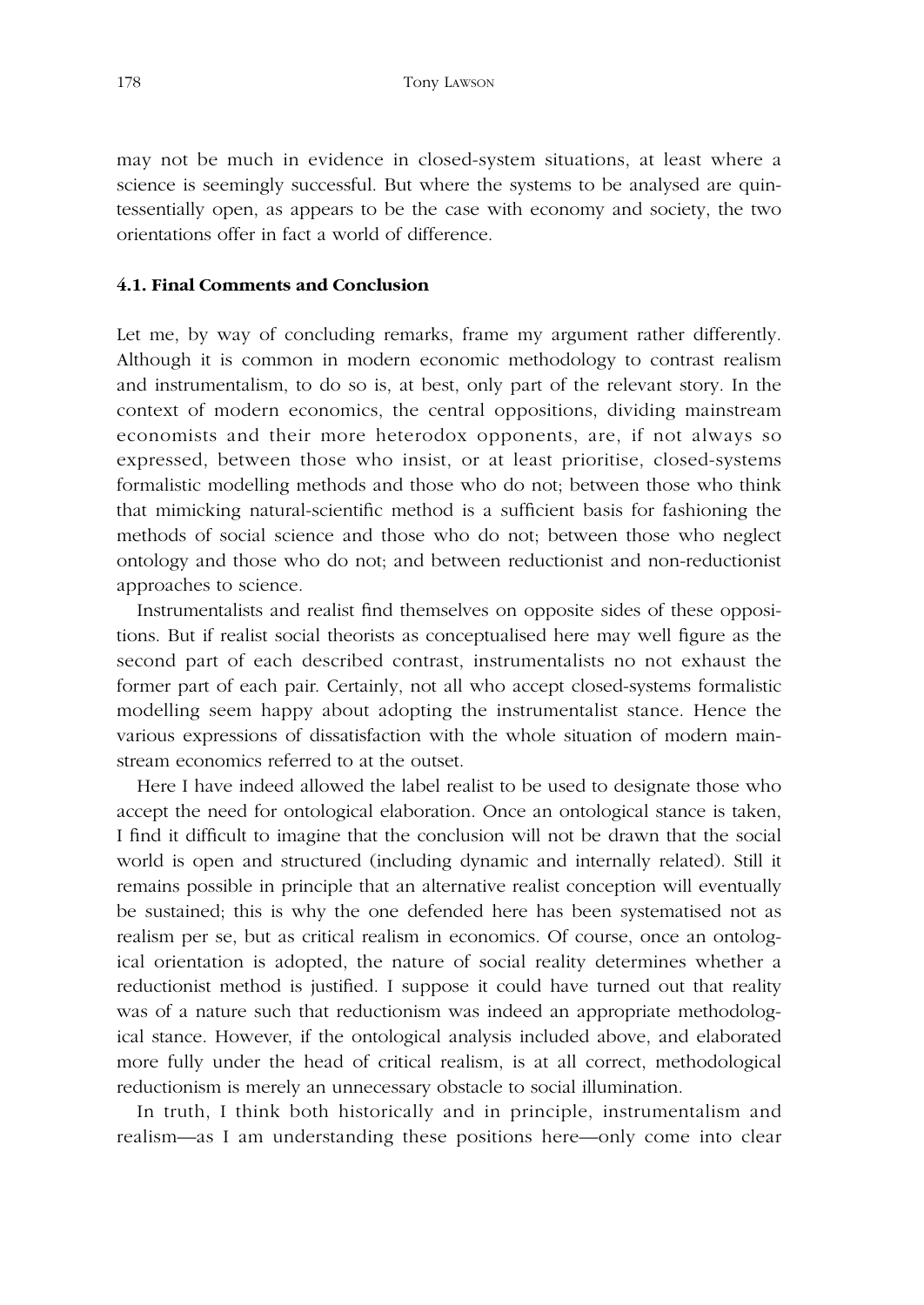opposition in situations where there are difficult puzzles, tensions and other difficulties surrounding the interpretation of scientific theories and their inter relations, and connections to practice. For the realist the impulse is to critically transform the situation, to transcend as many of the difficulties as is feasible. The term critical in critical realism is there for a reason. For those who prefer to live with the situation, however, the instrumentalist orientation offers hope, or at least sanctuary. It offers, or allows, in the guise of an apparently respected philosophical tradition, a relaxed attitude to puzzles and tensions, a possibility that some may even find liberating. Perhaps this explains the relaxed attitude to the econometric 'malpractice' that Leamer and others find to be so endemic:

"The opinion that econometric theory is largely irrelevant is held by an embarrassingly large share of the economics profession. The wide gap between econometric theory and econometric practice might be expected to cause professional tension. In fact, a calm equilibrium permeates our journals and our meetings. We comfortably divide ourselves into a celibate priesthood of statistical theorists, on the one hand, and a legion of inveterate sinner-data analysts, on the other. The priests are empowered to draw up lists of sins and are revered for the special talents they display. Sinners are not expected to avoid sins; they need only confess their errors openly" (1978, p. vi).

However that may be, a problem with adopting such a relaxed attitude to tension and inconsistency in the context of modern economics is the absence of any cushion of predictive successes on which to fall back. The result so achieved, indeed, is conceivably the worst possibility of all. For not only is the subject marked by failure, the instrumentalist stance serves as an excuse to do nothing worthwhile about it.

Only if the working scientist possesses the concept of an ontological realm, distinct from her or his claims to knowledge of it, can he or she entertain the possibility of rational criticism of any such knowledge claims. To be a fallibilist about knowledge and method it is necessary to be a realist about things. Conversely, to be a sceptic about things is to be a dogmatist about knowledge and conventional method. When a subject is faring as poorly as is the modern academic discipline of economics, adopting the latter position, of which instrumentalism is a prime example, must be recognised as a debilitating orientation indeed.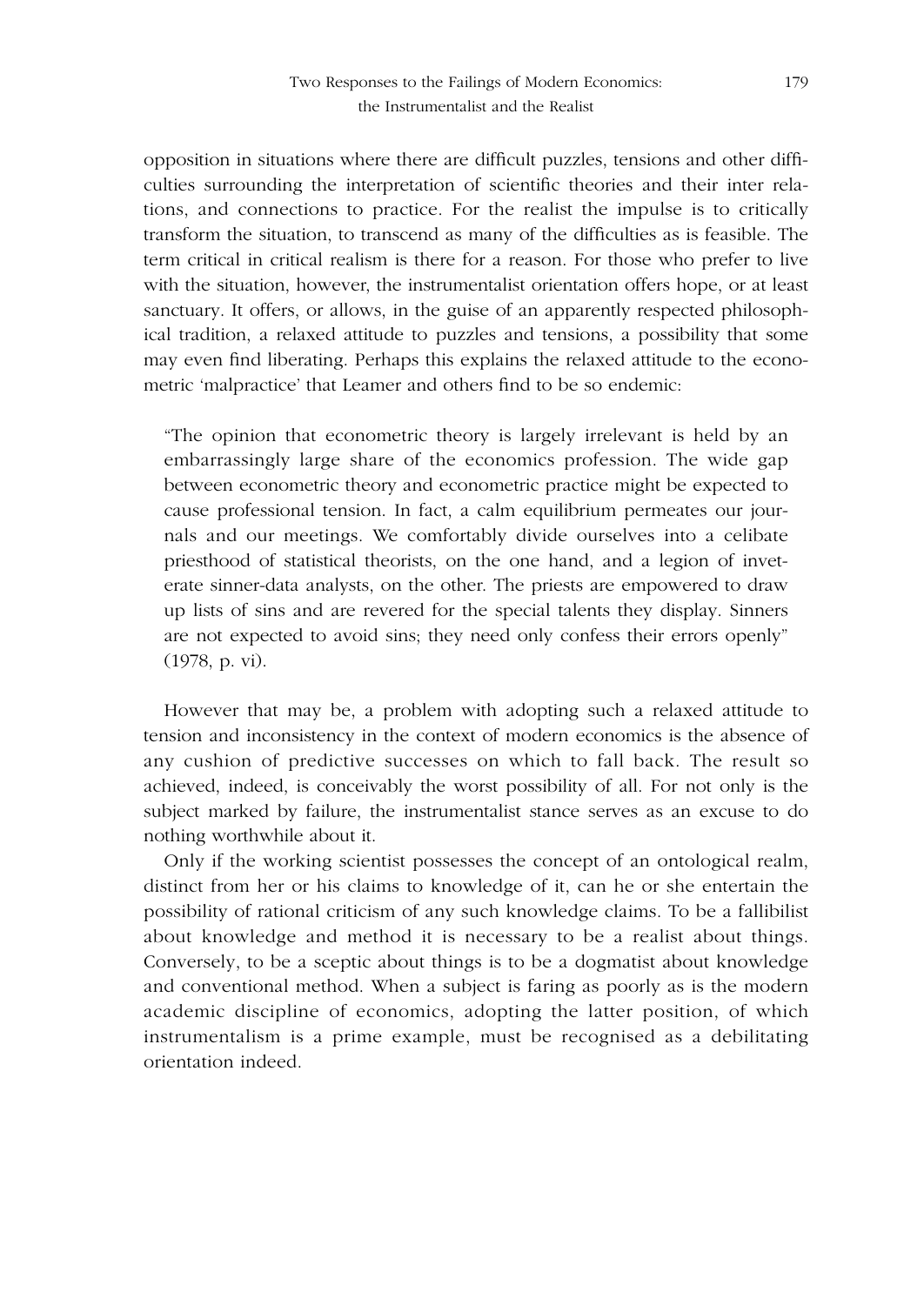#### **References**

- Allais, M. 1992. "The Economic Science of Today and Global Disequilibrium," in *Global Disequilibrium in the World Economy*, edited by M. Baldassarri, J. McCallum, and R. A. Mundell, Basingstoke: Macmillan.
- Bell, D. and Kristol, I. 1981. *The Crisis in Economic Theory*, New York: Basic Books.
- Blaug, M. 1980. *The Methodology of Economics: Or How Economists Explain*, Cambridge: Cambridge University Press.

Friedman, M. 1953. *Essays in Positive Economics*, Chicago: University of Chicago Press.

Gee, J. M. A. 1991. "The Neoclassical School," in *A Modern Guide to Economic Thought: An Introduction to Comparative Schools of Thought in Economics*, edited by D. Mair, and A. G. Miller, Aldershot: Edward Elgar.

Hahn, F. 1984. *Equilibrium and Macroeconomics*, Oxford: Basil Blackwell.

———. 1985. "In Praise of Economic Theory", the*1984 Jevons Memorial Fund Lecture*, London: University College.

———. 1994. "An Intellectual Retrospect," *Banca Nazionale del Lavoro Quarterly Review*: September, 245–58.

- Hausman, D. M. 1998. "Problems with Realism in Economics," *Economics and Philosophy*, 14, 185–213.
- Hendry, D. F. 1983. "On Keynesian Model Building and the Rational Expectations Critique: a Question of Methodology," *Cambridge Journal of Economics,* 7(1): 69–76.

———. 1986. "Economic Methodology: a Personal Perspective," in *Advances in Economics* edited by T. F. Bewley. Cambridge: Cambridge University Press: 29–48.

Hendry, D. F., Leamer, E. E. and Poirier, D. J. 1990. "The ET Dialogue; A Conversation on Econometric Methodology," *Econometric Theory* 6: 171–261.

Kay, J. 1995. "Cracks in the Crystal Ball," *Financial Times*, 29 September.

Kirman, A. 1989. "The Intrinsic Limits of Modern Economic Theory: The Emperor Has No Clothes," *Economic Journal*, 99(395): 126–39.

Lawson, T. 1997. *Economics and Reality*, London: Routledge.

———.1999. "What Has Realism Got to Do With It?", *Economics and Philosophy*, 15: 269–82.

Leamer, E. E. 1978. *Specification Searches: Ad hoc Inferences with Non-Experimental Data*, New York: John Wiley and Sons.

———.1983. "Let's Take the Con Out of Econometrics," *American Economic Review,* 73 (1): 34–43.

Leontief, W. 1982. Letter in *Science*, 217: 104–7.

Lucas, R. E. 1986. "Adaptive Behaviour Economic Theory," *Journal of Business* 59(4).

Mäki, U. 1998. "Instrumentalism," in *The Handbook of Economic Methodology* edited by J. B. Davis, D. Hands and U. Mäki, Cheltenham: Edward Elgar.

Mc Aleer, M. 1994. "Sherlock Holmes and the Search for Truth: A Diagnostic Tale," *Journal of Economic Surveys*. 8(4), 317–70.

- McCloskey, D. 1986. *The Rhetoric of Economics*, Brighton: Wheatsheaf Books Ltd.
- Nagel, E. 1961. *The Structure of Science*, New York: Harcourt Brace.
- Popper, K. R. 1963. *Conjectures and Refutations: the Growth of Scientific Knowledge*, New York: Harper and Row.
- Rubinstein, A. 1995. "John Nash: the Master of Economic Modelling," *Scandinavian Journal of Economics* 97(1): 9–13.